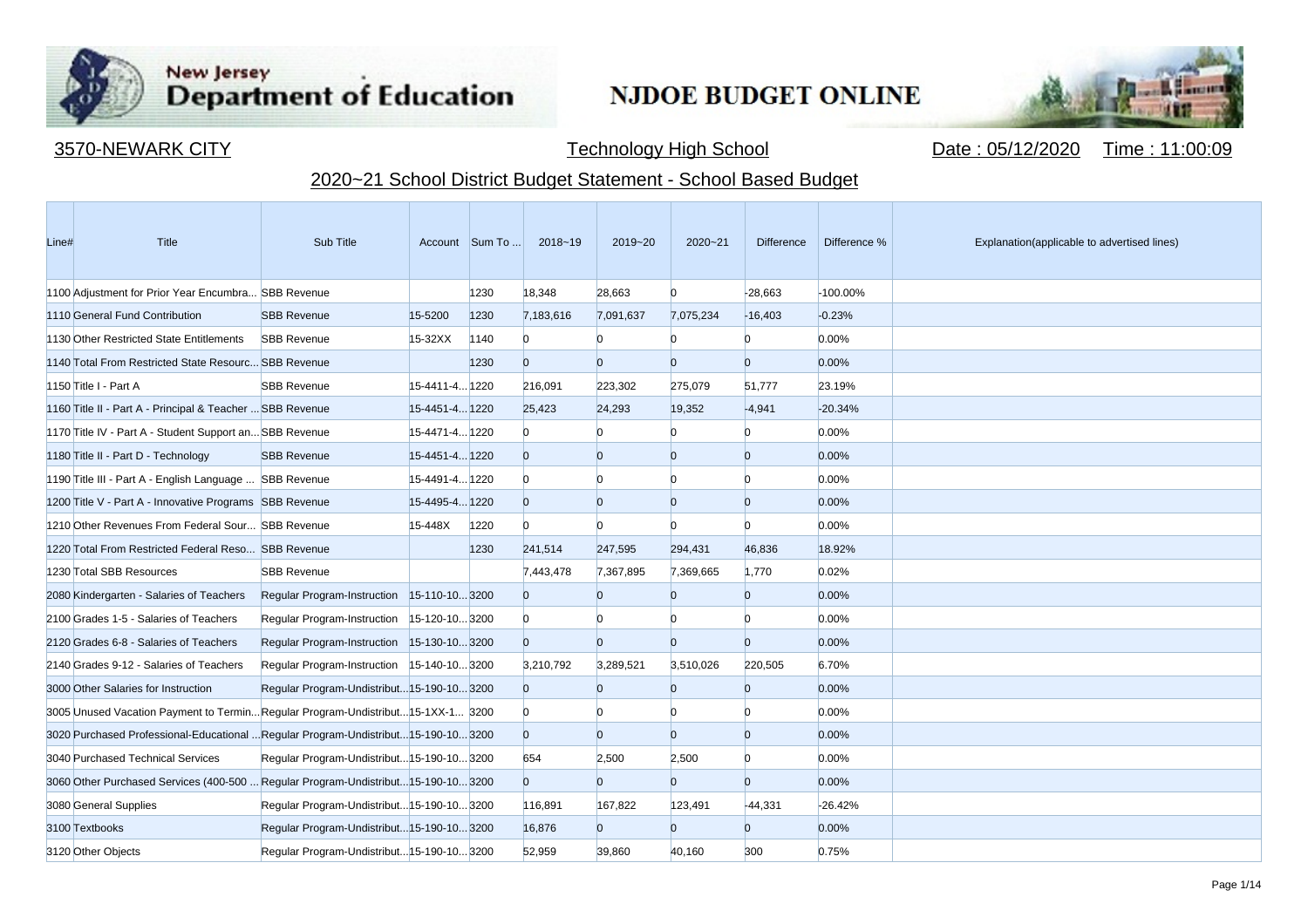| Line# | Title                                                                             | Sub Title                                |                | Account Sum To | 2018~19        | 2019~20        | 2020~21        | Difference     | Difference % | Explanation(applicable to advertised lines) |
|-------|-----------------------------------------------------------------------------------|------------------------------------------|----------------|----------------|----------------|----------------|----------------|----------------|--------------|---------------------------------------------|
|       | 3200 TOTAL REGULAR PROGRAMS - IN Regular Program-Undistribut                      |                                          |                | 72260          | 3,398,172      | 3,499,703      | 3,676,177      | 176,474        | 5.04%        |                                             |
|       | 3500 Salaries of Teachers                                                         | Cognitive-Mild                           | 15-201-10 3660 |                | $\bf{0}$       | $\Omega$       | n              | $\Omega$       | 0.00%        |                                             |
|       | 3520 Other Salaries for Instruction                                               | Cognitive-Mild                           | 15-201-103660  |                | $\overline{0}$ | $\overline{0}$ | $\overline{0}$ | $\overline{0}$ | 0.00%        |                                             |
|       | 3525 Unused Vacation Payment to Termin Cognitive-Mild                             |                                          | 15-201-103660  |                | $\bf{0}$       | $\Omega$       | Ю              | n              | 0.00%        |                                             |
|       | 3540 Purchased Professional-Educational  Cognitive-Mild                           |                                          | 15-201-103660  |                | $\overline{0}$ | $\overline{0}$ | $\overline{0}$ | $\Omega$       | 0.00%        |                                             |
|       | 3560 Purchased Technical Services                                                 | Cognitive-Mild                           | 15-201-103660  |                | $\bf{0}$       | $\Omega$       | $\Omega$       | n              | 0.00%        |                                             |
|       | 3580 Other Purchased Services (400-500  Cognitive-Mild                            |                                          | 15-201-103660  |                | $\overline{0}$ | $\overline{0}$ | $\overline{0}$ | $\Omega$       | 0.00%        |                                             |
|       | 3600 General Supplies                                                             | Cognitive-Mild                           | 15-201-103660  |                | $\Omega$       | $\Omega$       | $\Omega$       | n              | 0.00%        |                                             |
|       | 3620 Textbooks                                                                    | Cognitive-Mild                           | 15-201-10 3660 |                | $\overline{0}$ | $\overline{0}$ | $\overline{0}$ | $\Omega$       | 0.00%        |                                             |
|       | 3640 Other Objects                                                                | Cognitive-Mild                           | 15-201-103660  |                | $\Omega$       | $\overline{0}$ | $\Omega$       | n              | 0.00%        |                                             |
|       | 3660 TOTAL COGNITIVE - MILD                                                       | Cognitive-Mild                           |                | 10300          | $\overline{0}$ | $\overline{0}$ | $\overline{0}$ | $\overline{0}$ | 0.00%        |                                             |
|       | 4000 Salaries of Teachers                                                         | Cognitive-Moderate                       | 15-202-104160  |                | $\bf{0}$       | $\Omega$       | $\Omega$       | n              | 0.00%        |                                             |
|       | 4020 Other Salaries for Instruction                                               | Cognitive-Moderate                       | 15-202-104160  |                | $\overline{0}$ | $\overline{0}$ | $\overline{0}$ | $\Omega$       | 0.00%        |                                             |
|       | 4025 Unused Vacation Payment to Termin Cognitive-Moderate                         |                                          | 15-202-104160  |                | $\bf{0}$       | $\Omega$       | $\Omega$       | n              | 0.00%        |                                             |
|       | 4040 Purchased Professional-Educational  Cognitive-Moderate                       |                                          | 15-202-104160  |                | $\overline{0}$ | $\overline{0}$ | $\overline{0}$ | $\Omega$       | 0.00%        |                                             |
|       | 4060 Purchased Technical Services                                                 | Cognitive-Moderate                       | 15-202-104160  |                | $\Omega$       | $\Omega$       | $\Omega$       | n              | 0.00%        |                                             |
|       | 4080 Other Purchased Services (400-500  Cognitive-Moderate                        |                                          | 15-202-104160  |                | $\overline{0}$ | $\overline{0}$ | $\overline{0}$ | $\overline{0}$ | 0.00%        |                                             |
|       | 4100 General Supplies                                                             | Cognitive-Moderate                       | 15-202-104160  |                | $\mathbf{0}$   | $\overline{0}$ | $\Omega$       | n              | 0.00%        |                                             |
|       | 4120 Textbooks                                                                    | Cognitive-Moderate                       | 15-202-104160  |                | $\overline{0}$ | $\overline{0}$ | $\overline{0}$ | $\Omega$       | 0.00%        |                                             |
|       | 4140 Other Objects                                                                | Cognitive-Moderate                       | 15-202-104160  |                | $\Omega$       | $\bf{0}$       | $\Omega$       | n              | 0.00%        |                                             |
|       | 4160 TOTAL COGNITIVE - MODERATE                                                   | Cognitive-Moderate                       |                | 10300          | $\mathbf{0}$   | $\overline{0}$ | $\overline{0}$ | $\Omega$       | 0.00%        |                                             |
|       | 4500 Salaries of Teachers                                                         | Learning and Language Dis 15-204-10 4660 |                |                | $\Omega$       | $\Omega$       | $\Omega$       |                | 0.00%        |                                             |
|       | 4520 Other Salaries for Instruction                                               | Learning and Language Dis 15-204-10 4660 |                |                | $\overline{0}$ | $\overline{0}$ | $\overline{0}$ | $\Omega$       | 0.00%        |                                             |
|       | 4525 Unused Vacation Payment to Termin Learning and Language Dis 15-204-10 4660   |                                          |                |                | $\Omega$       | $\Omega$       | $\Omega$       | n              | 0.00%        |                                             |
|       | 4540 Purchased Professional-Educational  Learning and Language Dis 15-204-10 4660 |                                          |                |                | $\overline{0}$ | $\overline{0}$ | $\overline{0}$ | $\Omega$       | 0.00%        |                                             |
|       | 4560 Purchased Technical Services                                                 | Learning and Language Dis 15-204-10 4660 |                |                | $\bf{0}$       |                |                |                | 0.00%        |                                             |
|       | 4580 Other Purchased Services (400-500  Learning and Language Dis 15-204-10 4660  |                                          |                |                | $\Omega$       | $\Omega$       | $\Omega$       |                | 0.00%        |                                             |
|       | 4600 General Supplies                                                             | Learning and Language Dis 15-204-10 4660 |                |                | $\overline{0}$ | $\overline{0}$ | $\overline{0}$ | $\overline{0}$ | 0.00%        |                                             |
|       | 4620 Textbooks                                                                    | Learning and Language Dis 15-204-10 4660 |                |                | $\overline{0}$ | $\overline{0}$ | $\overline{0}$ | $\mathbf{0}$   | 0.00%        |                                             |
|       | 4640 Other Objects                                                                | Learning and Language Dis 15-204-104660  |                |                | $\Omega$       | $\overline{0}$ | $\bf{0}$       |                | 0.00%        |                                             |
|       | 4660 TOTAL LEARNING AND/OR LANG Learning and Language Dis                         |                                          |                | 10300          | $\overline{0}$ | $\overline{0}$ | $\overline{0}$ | $\overline{0}$ | 0.00%        |                                             |
|       | 5000 Salaries of Teachers                                                         | Visual Impairments                       | 15-206-10 5160 |                | $\overline{0}$ | $\overline{0}$ | $\overline{0}$ | $\overline{0}$ | 0.00%        |                                             |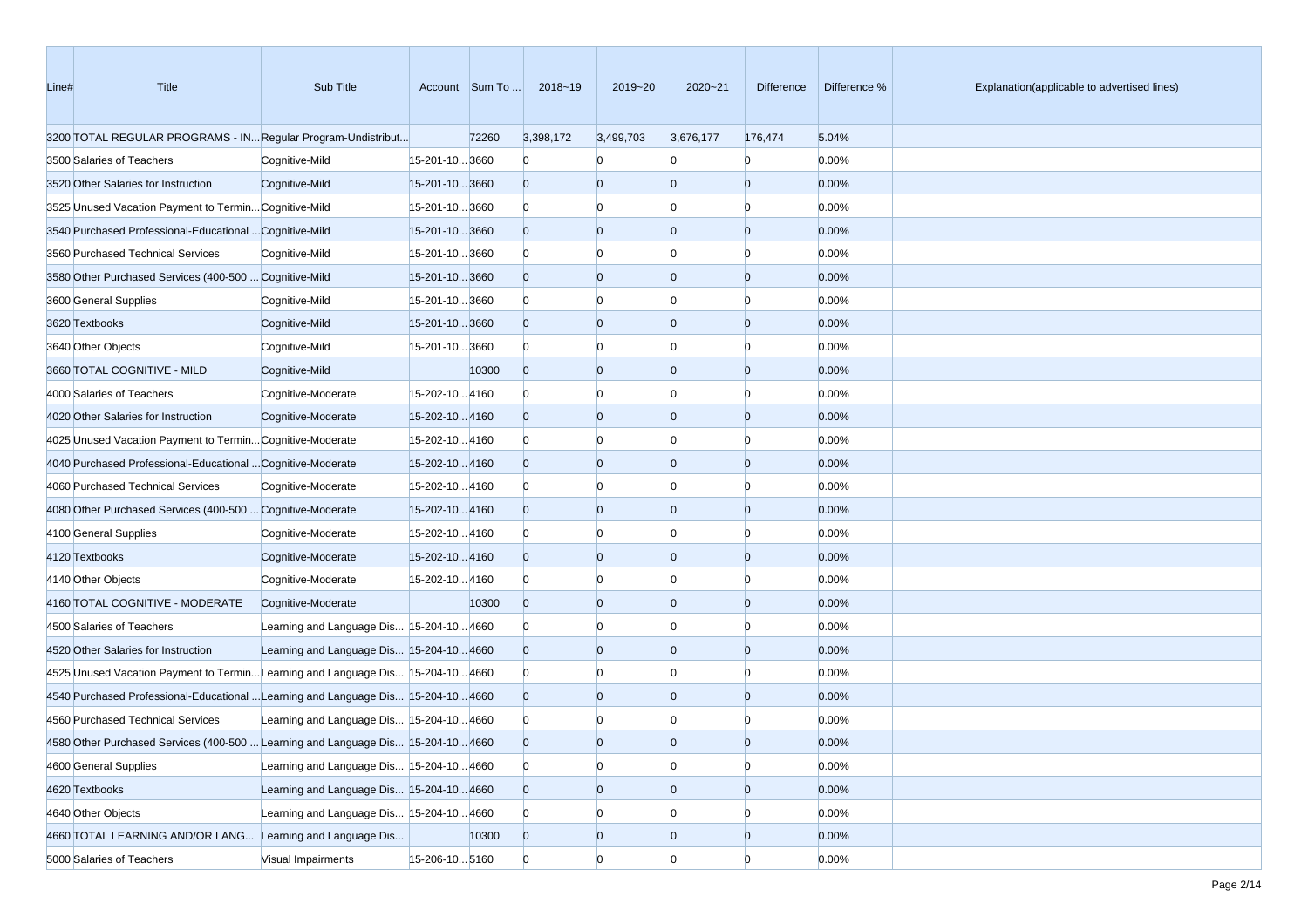| Line# | Title                                                            | Sub Title                      |                      | Account Sum To | 2018~19        | 2019~20        | 2020~21        | Difference     | Difference % | Explanation(applicable to advertised lines) |
|-------|------------------------------------------------------------------|--------------------------------|----------------------|----------------|----------------|----------------|----------------|----------------|--------------|---------------------------------------------|
|       | 5020 Other Salaries for Instruction                              | Visual Impairments             | 15-206-105160        |                | $\overline{0}$ | $\overline{0}$ | $\overline{0}$ | $\overline{0}$ | 0.00%        |                                             |
|       | 5025 Unused Vacation Payment to Termin Visual Impairments        |                                | 15-206-105160        |                | $\mathbf{0}$   | $\Omega$       | $\Omega$       | $\Omega$       | 0.00%        |                                             |
|       | 5040 Purchased Professional-Educational  Visual Impairments      |                                | 15-206-105160        |                | $\overline{0}$ | $\overline{0}$ | $\overline{0}$ | $\overline{0}$ | 0.00%        |                                             |
|       | 5060 Purchased Technical Services                                | Visual Impairments             | 15-206-10 5160       |                | $\mathbf{0}$   | $\Omega$       | $\Omega$       | n              | 0.00%        |                                             |
|       | 5080 Other Purchased Services (400-500  Visual Impairments       |                                | 15-206-105160        |                | $\overline{0}$ | $\Omega$       | $\overline{0}$ | $\Omega$       | 0.00%        |                                             |
|       | 5100 General Supplies                                            | Visual Impairments             | 15-206-105160        |                | $\mathbf{0}$   | $\Omega$       | $\Omega$       | n              | 0.00%        |                                             |
|       | 5120 Textbooks                                                   | Visual Impairments             | 15-206-10 5160       |                | $\overline{0}$ | $\overline{0}$ | $\overline{0}$ | $\overline{0}$ | 0.00%        |                                             |
|       | 5140 Other Objects                                               | Visual Impairments             | 15-206-10 5160       |                | $\mathbf{0}$   | $\Omega$       | $\Omega$       | $\Omega$       | 0.00%        |                                             |
|       | 5160 TOTAL VISUAL IMPAIRMENTS                                    | Visual Impairments             |                      | 10300          | $\overline{0}$ | $\Omega$       | $\overline{0}$ | $\overline{0}$ | 0.00%        |                                             |
|       | 5500 Salaries of Teachers                                        | <b>Auditory Impairments</b>    | 15-207-105660        |                | 322,065        | 334,535        | 295,374        | $-39,161$      | $-11.71%$    |                                             |
|       | 5520 Other Salaries for Instruction                              | <b>Auditory Impairments</b>    | 15-207-105660        |                | 252,534        | 142,080        | 146,764        | 4,684          | 3.30%        |                                             |
|       | 5525 Unused Vacation Payment to Termin Auditory Impairments      |                                | 15-207-105660        |                | $\mathbf{0}$   |                | n              | $\Omega$       | 0.00%        |                                             |
|       | 5540 Purchased Professional-Educational  Auditory Impairments    |                                | 15-207-10 5660       |                | $\overline{0}$ | $\Omega$       | $\overline{0}$ | $\overline{0}$ | 0.00%        |                                             |
|       | 5560 Purchased Technical Services                                | <b>Auditory Impairments</b>    | 15-207-105660        |                | $\mathbf{0}$   | $\Omega$       | $\Omega$       | $\Omega$       | 0.00%        |                                             |
|       | 5580 Other Purchased Services (400-500  Auditory Impairments     |                                | 15-207-105660        |                | $\overline{0}$ | $\Omega$       | $\Omega$       | $\overline{0}$ | 0.00%        |                                             |
|       | 5600 General Supplies                                            | <b>Auditory Impairments</b>    | 15-207-105660        |                | 945            | 1,000          | 1,000          | $\Omega$       | 0.00%        |                                             |
|       | 5620 Textbooks                                                   | <b>Auditory Impairments</b>    | 15-207-10 5660       |                | $\overline{0}$ | $\Omega$       | $\Omega$       | $\overline{0}$ | 0.00%        |                                             |
|       | 5640 Other Objects                                               | <b>Auditory Impairments</b>    | 15-207-105660        |                | $\Omega$       |                | $\Omega$       | n              | 0.00%        |                                             |
|       | 5660 TOTAL AUDITORY IMPAIRMENTS                                  | <b>Auditory Impairments</b>    |                      | 10300          | 575,544        | 477,615        | 443,138        | $-34,477$      | $-7.22%$     |                                             |
|       | 6000 Salaries of Teachers                                        | <b>Behavioral Disabilities</b> | 15-209-10 6160       |                | $\mathbf{0}$   |                | $\Omega$       | $\Omega$       | 0.00%        |                                             |
|       | 6020 Other Salaries for Instruction                              | <b>Behavioral Disabilities</b> | 15-209-10 6160       |                | $\mathbf{0}$   | $\Omega$       | $\overline{0}$ | $\overline{0}$ | 0.00%        |                                             |
|       | 6025 Unused Vacation Payment to Termin Behavioral Disabilities   |                                | 15-209-10 6160       |                | $\mathbf{0}$   | $\Omega$       | $\Omega$       | n              | 0.00%        |                                             |
|       | 6040 Purchased Professional-Educational  Behavioral Disabilities |                                | $15 - 209 - 10 6160$ |                | $\overline{0}$ | $\Omega$       | $\overline{0}$ | $\Omega$       | 0.00%        |                                             |
|       | 6060 Purchased Technical Services                                | <b>Behavioral Disabilities</b> | 15-209-10 6160       |                | $\mathbf{0}$   | $\Omega$       | $\Omega$       | n              | 0.00%        |                                             |
|       | 6080 Other Purchased Services (400-500  Behavioral Disabilities  |                                | 15-209-10 6160       |                | $\overline{0}$ | $\Omega$       | $\overline{0}$ | $\Omega$       | 0.00%        |                                             |
|       | 6100 General Supplies                                            | <b>Behavioral Disabilities</b> | 15-209-10 6160       |                | $\mathbf{0}$   |                |                |                | 0.00%        |                                             |
|       | 6120 Textbooks                                                   | <b>Behavioral Disabilities</b> | 15-209-10 6160       |                | $\Omega$       | $\Omega$       |                |                | 0.00%        |                                             |
|       | 6140 Other Objects                                               | <b>Behavioral Disabilities</b> | 15-209-10 6160       |                | $\overline{0}$ | $\bf{0}$       | $\overline{0}$ | $\overline{0}$ | 0.00%        |                                             |
|       | 6160 TOTAL BEHAVIORAL DISABILITIES Behavioral Disabilities       |                                |                      | 10300          | $\overline{0}$ | $\overline{0}$ | $\overline{0}$ | $\overline{0}$ | 0.00%        |                                             |
|       | 6500 Salaries of Teachers                                        | <b>Multiple Disabilities</b>   | 15-212-10 6660       |                | $\overline{0}$ | $\Omega$       | $\overline{0}$ | n              | 0.00%        |                                             |
|       | 6520 Other Salaries for Instruction                              | <b>Multiple Disabilities</b>   | 15-212-10 6660       |                | $\overline{0}$ | $\overline{0}$ | $\overline{0}$ | $\overline{0}$ | 0.00%        |                                             |
|       | 6525 Unused Vacation Payment to Termin Multiple Disabilities     |                                | 15-212-10 6660       |                | $\overline{0}$ | $\overline{0}$ | $\Omega$       | $\overline{0}$ | 0.00%        |                                             |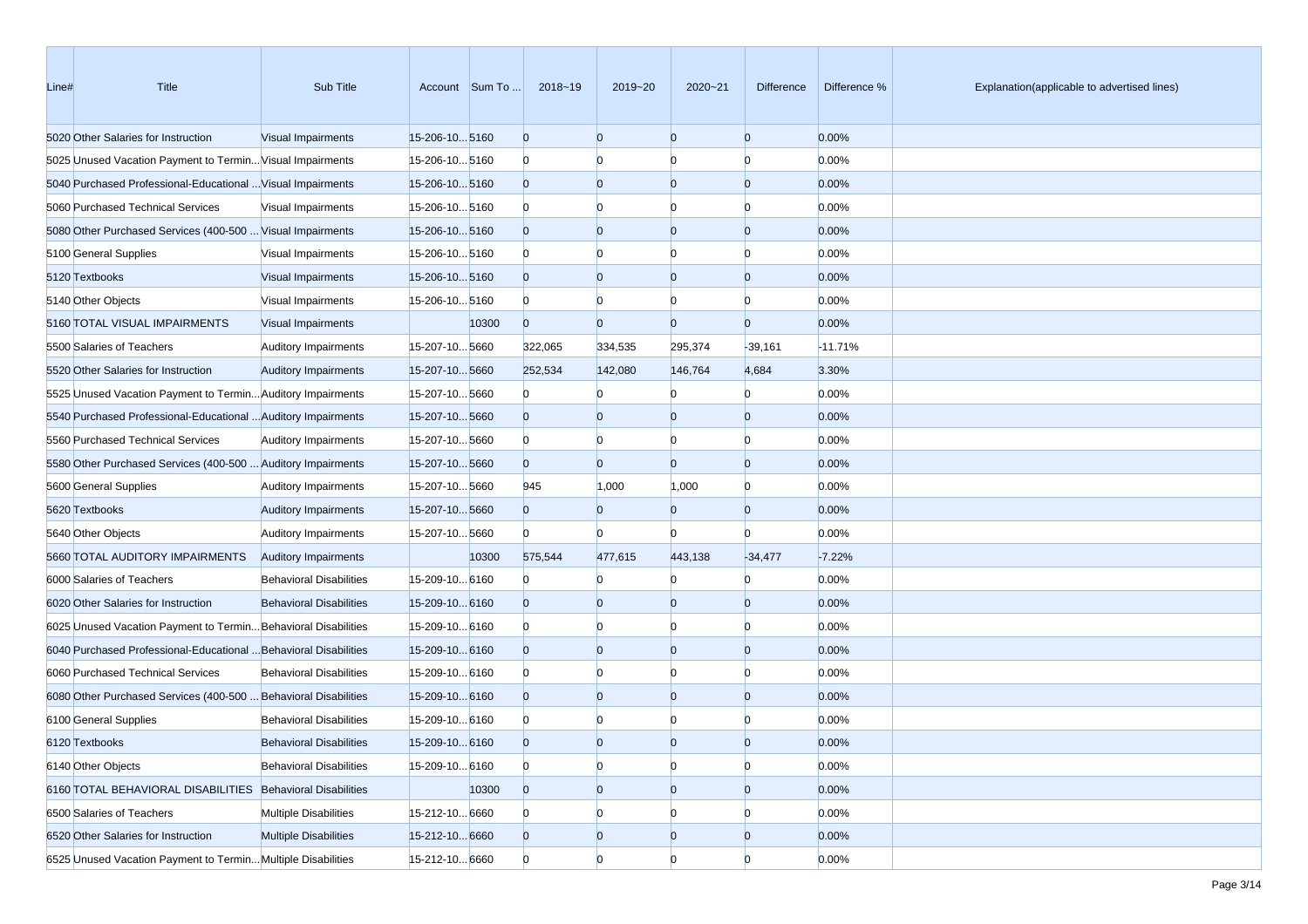| Line# | Title                                                                                 | Sub Title                                     |                | Account Sum To | 2018~19        | 2019~20        | 2020~21        | Difference     | Difference % | Explanation(applicable to advertised lines) |
|-------|---------------------------------------------------------------------------------------|-----------------------------------------------|----------------|----------------|----------------|----------------|----------------|----------------|--------------|---------------------------------------------|
|       | 6540 Purchased Professional-Educational  Multiple Disabilities                        |                                               | 15-212-10 6660 |                | $\overline{0}$ | $\overline{0}$ | $\overline{0}$ | $\overline{0}$ | 0.00%        |                                             |
|       | 6560 Purchased Technical Services                                                     | <b>Multiple Disabilities</b>                  | 15-212-10 6660 |                | $\mathbf{0}$   | $\Omega$       | $\Omega$       | $\Omega$       | 0.00%        |                                             |
|       | 6580 Other Purchased Services (400-500  Multiple Disabilities                         |                                               | 15-212-10 6660 |                | $\overline{0}$ | $\overline{0}$ | $\overline{0}$ | $\overline{0}$ | 0.00%        |                                             |
|       | 6600 General Supplies                                                                 | <b>Multiple Disabilities</b>                  | 15-212-10 6660 |                | $\Omega$       | $\Omega$       | $\Omega$       | $\Omega$       | 0.00%        |                                             |
|       | 6620 Textbooks                                                                        | <b>Multiple Disabilities</b>                  | 15-212-10 6660 |                | $\overline{0}$ | $\overline{0}$ | $\overline{0}$ | $\Omega$       | 0.00%        |                                             |
|       | 6640 Other Objects                                                                    | <b>Multiple Disabilities</b>                  | 15-212-10 6660 |                | $\mathbf{0}$   | $\Omega$       | $\Omega$       | n              | 0.00%        |                                             |
|       | 6660 TOTAL MULTIPLE DISABILITIES                                                      | <b>Multiple Disabilities</b>                  |                | 10300          | $\overline{0}$ | $\Omega$       | $\Omega$       | $\Omega$       | 0.00%        |                                             |
|       | 7000 Salaries of Teachers                                                             | Resource Room/Resource   15-213-10 7160       |                |                | 245,777        | 215,907        | 92,144         | $-123,763$     | $-57.32%$    |                                             |
|       | 7020 Other Salaries for Instruction                                                   | Resource Room/Resource  15-213-107160         |                |                | $\overline{0}$ | $\overline{0}$ | $\Omega$       | $\mathbf{0}$   | 0.00%        |                                             |
|       | 7025 Unused Vacation Payment to TerminResource Room/Resource  15-213-107160           |                                               |                |                | $\bf{0}$       | $\Omega$       | $\Omega$       | $\Omega$       | 0.00%        |                                             |
|       | 7040 Purchased Professional-Educational  Resource Room/Resource  15-213-10 7160       |                                               |                |                | $\overline{0}$ | $\overline{0}$ | $\overline{0}$ | $\overline{0}$ | 0.00%        |                                             |
|       | 7060 Purchased Technical Services                                                     | Resource Room/Resource   15-213-10 7160       |                |                | $\Omega$       | $\overline{0}$ | $\Omega$       | n              | 0.00%        |                                             |
|       | 7080 Other Purchased Services (400-500  Resource Room/Resource  15-213-10 7160        |                                               |                |                | $\overline{0}$ | $\Omega$       | $\Omega$       | $\Omega$       | 0.00%        |                                             |
|       | 7100 General Supplies                                                                 | Resource Room/Resource   15-213-10 7160       |                |                | 965            | 1,000          | 1,000          | $\Omega$       | 0.00%        |                                             |
|       | 7120 Textbooks                                                                        | Resource Room/Resource   15-213-10 7160       |                |                | $\overline{0}$ | $\overline{0}$ | $\Omega$       | $\overline{0}$ | 0.00%        |                                             |
|       | 7140 Other Objects                                                                    | Resource Room/Resource   15-213-10 7160       |                |                | $\Omega$       | $\Omega$       | n              | n              | 0.00%        |                                             |
|       | 7160 TOTAL RESOURCE ROOM/RESOU Resource Room/Resource                                 |                                               |                | 10300          | 246,742        | 216,907        | 93,144         | $-123,763$     | $-57.06%$    |                                             |
|       | 7500 Salaries of Teachers                                                             | Autism                                        | 15-214-107660  |                | $\mathbf{0}$   | $\Omega$       | $\Omega$       | $\Omega$       | 0.00%        |                                             |
|       | 7520 Other Salaries for Instruction                                                   | Autism                                        | 15-214-107660  |                | $\overline{0}$ | $\overline{0}$ | $\overline{0}$ | $\overline{0}$ | 0.00%        |                                             |
|       | 7525 Unused Vacation Payment to Termin Autism                                         |                                               | 15-214-107660  |                | $\Omega$       | $\Omega$       | $\Omega$       | n              | 0.00%        |                                             |
|       | 7540 Purchased Professional-Educational  Autism                                       |                                               | 15-214-107660  |                | $\overline{0}$ | $\overline{0}$ | $\overline{0}$ | $\Omega$       | 0.00%        |                                             |
|       | 7560 Purchased Technical Services                                                     | Autism                                        | 15-214-107660  |                | $\Omega$       | $\Omega$       | $\Omega$       | n              | 0.00%        |                                             |
|       | 7580 Other Purchased Services (400-500  Autism                                        |                                               | 15-214-107660  |                | $\overline{0}$ | $\overline{0}$ | $\Omega$       | $\Omega$       | 0.00%        |                                             |
|       | 7600 General Supplies                                                                 | Autism                                        | 15-214-107660  |                | $\Omega$       | $\Omega$       | $\Omega$       | n              | 0.00%        |                                             |
|       | 7620 Textbooks                                                                        | Autism                                        | 15-214-107660  |                | $\overline{0}$ | $\overline{0}$ | $\overline{0}$ | $\Omega$       | 0.00%        |                                             |
|       | 7640 Other Objects                                                                    | Autism                                        | 15-214-107660  |                | $\Omega$       |                |                |                | 0.00%        |                                             |
|       | 7660 TOTAL AUTISM                                                                     | Autism                                        |                | 10300          | $\Omega$       | $\Omega$       | $\Omega$       |                | 0.00%        |                                             |
|       | 8000 Salaries of Teachers                                                             | Preschool Disabilities Part Ti 15-215-10 8140 |                |                | $\mathbf{0}$   | $\overline{0}$ | $\overline{0}$ | $\overline{0}$ | 0.00%        |                                             |
|       | 8020 Other Salaries for Instruction                                                   | Preschool Disabilities Part Ti 15-215-10 8140 |                |                | $\overline{0}$ | $\overline{0}$ | $\mathbf{0}$   | $\overline{0}$ | 0.00%        |                                             |
|       | 8025 Unused Vacation Payment to Termin Preschool Disabilities Part Ti 15-215-10 8140  |                                               |                |                | $\mathbf{0}$   | $\bf{0}$       | $\bf{0}$       | n              | 0.00%        |                                             |
|       | 8040 Purchased Professional-Educational  Preschool Disabilities Part Ti15-215-10 8140 |                                               |                |                | $\overline{0}$ | $\mathbf{0}$   | $\mathbf{0}$   | $\overline{0}$ | 0.00%        |                                             |
|       | 8060 Purchased Technical Services                                                     | Preschool Disabilities Part Ti 15-215-10 8140 |                |                | $\mathbf{0}$   | $\overline{0}$ | $\Omega$       | $\Omega$       | 0.00%        |                                             |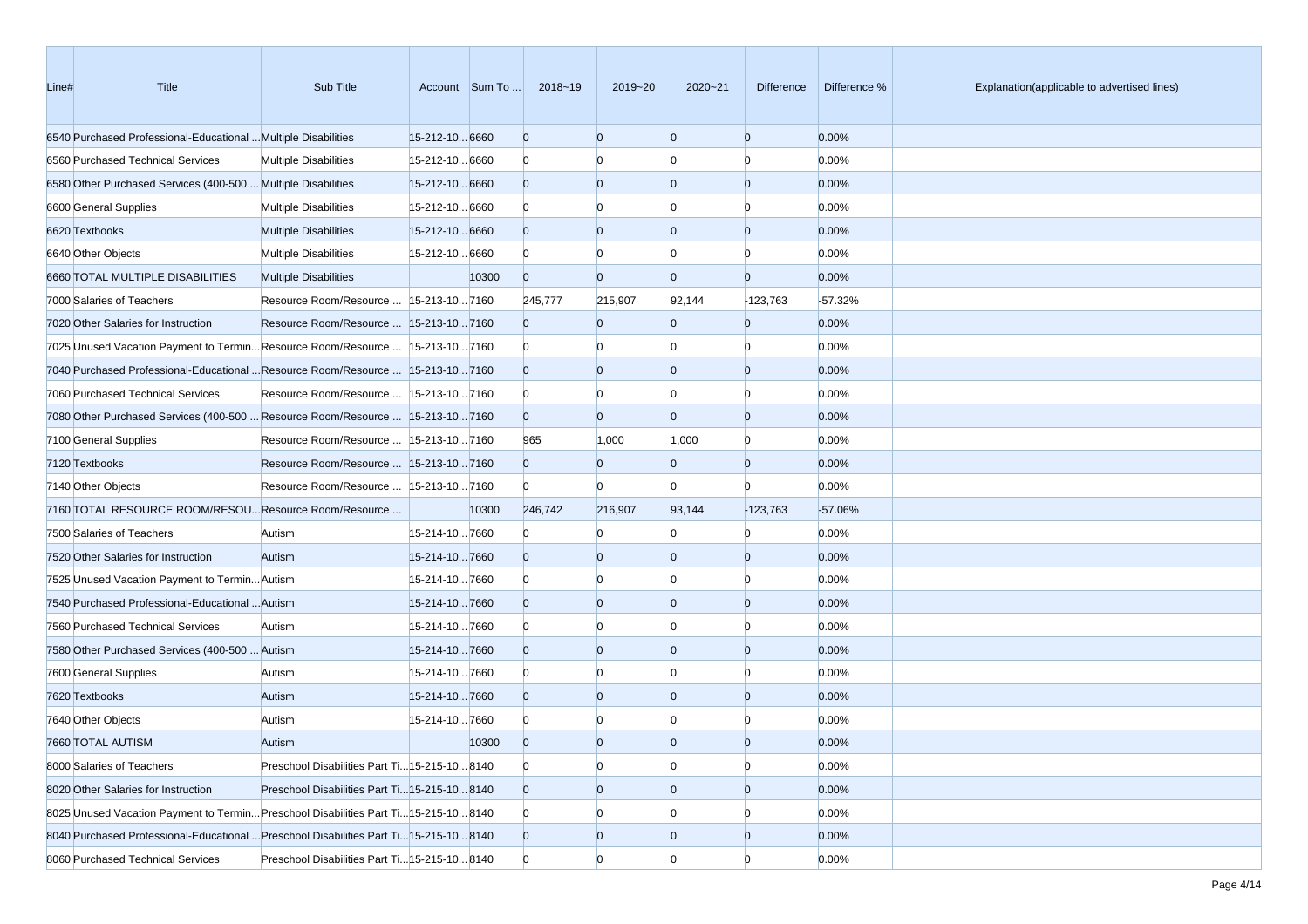| Line# | Title                                                                                  | Sub Title                                     |                 | Account Sum To | 2018~19        | 2019~20        | 2020~21        | Difference     | Difference % | Explanation(applicable to advertised lines) |
|-------|----------------------------------------------------------------------------------------|-----------------------------------------------|-----------------|----------------|----------------|----------------|----------------|----------------|--------------|---------------------------------------------|
|       | 8080 Other Purchased Services (400-500  Preschool Disabilities Part Ti15-215-10 8140   |                                               |                 |                | $\mathbf{0}$   | $\overline{0}$ | $\overline{0}$ | $\mathbf{0}$   | 0.00%        |                                             |
|       | 8100 General Supplies                                                                  | Preschool Disabilities Part Ti 15-215-10 8140 |                 |                | $\mathbf{0}$   | n              |                | n              | 0.00%        |                                             |
|       | 8120 Other Objects                                                                     | Preschool Disabilities Part Ti 15-215-10 8140 |                 |                | $\overline{0}$ | $\overline{0}$ | $\overline{0}$ | $\mathbf{0}$   | 0.00%        |                                             |
|       | 8140 TOTAL PRESCHOOL DISABILITIES Preschool Disabilities Part Ti                       |                                               |                 | 10300          | $\mathbf{0}$   | $\Omega$       | n              | n              | 0.00%        |                                             |
|       | 8500 Salaries of Teachers                                                              | Preschool Disabilities Full Ti 15-216-10 8640 |                 |                | $\mathbf{0}$   | $\overline{0}$ | $\overline{0}$ | $\mathbf{0}$   | 0.00%        |                                             |
|       | 8520 Other Salaries for Instruction                                                    | Preschool Disabilities Full Ti 15-216-10 8640 |                 |                | $\mathbf{0}$   | $\Omega$       | $\Omega$       | $\Omega$       | 0.00%        |                                             |
|       | 8525 Unused Vacation Payment to Termin Preschool Disabilities Full Ti 15-216-10 8640   |                                               |                 |                | $\overline{0}$ | $\overline{0}$ | $\overline{0}$ | $\mathbf{0}$   | 0.00%        |                                             |
|       | 8640 Purchased Professional-Educational  Preschool Disabilities Full Ti 15-216-10 8640 |                                               |                 |                | $\bf{0}$       | n              | n              | n              | 0.00%        |                                             |
|       | 8560 Purchased Technical Services                                                      | Preschool Disabilities Full Ti 15-216-10 8640 |                 |                | $\overline{0}$ | $\overline{0}$ | $\overline{0}$ | $\mathbf{0}$   | 0.00%        |                                             |
|       | 8680 Other Purchased Services (400-500  Preschool Disabilities Full Ti 15-216-10 8640  |                                               |                 |                | $\mathbf{0}$   | n              |                | n              | 0.00%        |                                             |
|       | 8600 General Supplies                                                                  | Preschool Disabilities Full Ti 15-216-10 8640 |                 |                | $\overline{0}$ | $\overline{0}$ | $\overline{0}$ | $\mathbf{0}$   | 0.00%        |                                             |
|       | 8620 Other Objects                                                                     | Preschool Disabilities Full Ti 15-216-10 8640 |                 |                | $\bf{0}$       | $\Omega$       | n              | n              | 0.00%        |                                             |
|       | 8640 TOTAL PRESCHOOL DISABILITIES Preschool Disabilities Full Ti                       |                                               |                 | 10300          | $\mathbf{0}$   | $\overline{0}$ | $\overline{0}$ | $\mathbf{0}$   | 0.00%        |                                             |
|       | 10 Salaries of Teachers                                                                | Cognitive - Severe                            | 15-222-10 10150 |                | $\bf{0}$       | $\Omega$       | $\Omega$       | n              | 0.00%        |                                             |
|       | 10 Other Salaries for Instruction                                                      | Cognitive - Severe                            | 15-222-1010150  |                | $\overline{0}$ | $\overline{0}$ | $\overline{0}$ | $\mathbf{0}$   | 0.00%        |                                             |
|       | 10 Unused Vacation Payment to Termin Cognitive - Severe                                |                                               | 15-222-10 10150 |                | $\bf{0}$       | n              | n              | n              | 0.00%        |                                             |
|       | 10 Purchased Professional-Educational  Cognitive - Severe                              |                                               | 15-222-10 10150 |                | $\overline{0}$ | $\overline{0}$ | $\overline{0}$ | $\mathbf{0}$   | 0.00%        |                                             |
|       | 10 Purchased Technical Services                                                        | Cognitive - Severe                            | 15-222-10 10150 |                | $\bf{0}$       | n              |                | n              | 0.00%        |                                             |
|       | 10 Other Purchased Services (400-500  Cognitive - Severe                               |                                               | 15-222-10 10150 |                | $\overline{0}$ | $\overline{0}$ | $\overline{0}$ | $\mathbf{0}$   | 0.00%        |                                             |
|       | 10 General Supplies                                                                    | Cognitive - Severe                            | 15-222-10 10150 |                | $\bf{0}$       | $\Omega$       | n              | $\Omega$       | 0.00%        |                                             |
|       | 10 Textbooks                                                                           | Cognitive - Severe                            | 15-222-10 10150 |                | $\overline{0}$ | $\overline{0}$ | $\overline{0}$ | $\mathbf{0}$   | 0.00%        |                                             |
|       | 10 Other Objects                                                                       | Cognitive - Severe                            | 15-222-10 10150 |                | $\bf{0}$       | $\Omega$       | n              | $\Omega$       | 0.00%        |                                             |
|       | 10 TOTAL COGNITIVE - SEVERE                                                            | <b>Cognitive Severe</b>                       |                 | 10300          | $\overline{0}$ | $\overline{0}$ | $\Omega$       | $\mathbf{0}$   | 0.00%        |                                             |
|       | 10 TOTAL SPECIAL EDUCATION - IN                                                        |                                               |                 | 72260          | 822,286        | 694,522        | 536,282        | $-158,240$     | $-22.78%$    |                                             |
|       | 11 Salaries of Teachers                                                                | <b>Basic Skills/Remedial</b>                  | 15-230-10 11160 |                | $\Omega$       | $\overline{0}$ | $\Omega$       | $\mathbf{0}$   | 0.00%        |                                             |
|       | 11 Other Salaries for Instruction                                                      | <b>Basic Skills/Remedial</b>                  | 15-230-10 11160 |                | $\bf{0}$       | n              |                | n              | 0.00%        |                                             |
|       | 11 Unused Vacation Payment to Termin Basic Skills/Remedial                             |                                               | 15-230-10 11160 |                | $\Omega$       | $\Omega$       | $\Omega$       | $\Omega$       | 0.00%        |                                             |
|       | 11 Purchased Professional-Educational  Basic Skills/Remedial                           |                                               | 15-230-10 11160 |                | $\overline{0}$ | $\overline{0}$ | $\overline{0}$ | $\overline{0}$ | 0.00%        |                                             |
|       | 11 Purchased Technical Services                                                        | <b>Basic Skills/Remedial</b>                  | 15-230-10 11160 |                | $\overline{0}$ | $\mathbf{0}$   | $\overline{0}$ | $\overline{0}$ | 0.00%        |                                             |
|       | 11 Other Purchased Services (400-500  Basic Skills/Remedial                            |                                               | 15-230-10 11160 |                | $\bf{0}$       | $\overline{0}$ |                | $\Omega$       | 0.00%        |                                             |
|       | 11 General Supplies                                                                    | <b>Basic Skills/Remedial</b>                  | 15-230-10 11160 |                | $\overline{0}$ | $\mathbf{0}$   | $\mathbf{0}$   | $\overline{0}$ | 0.00%        |                                             |
|       | 11 Textbooks                                                                           | Basic Skills/Remedial                         | 15-230-10 11160 |                | $\overline{0}$ | $\overline{0}$ | $\Omega$       | $\Omega$       | 0.00%        |                                             |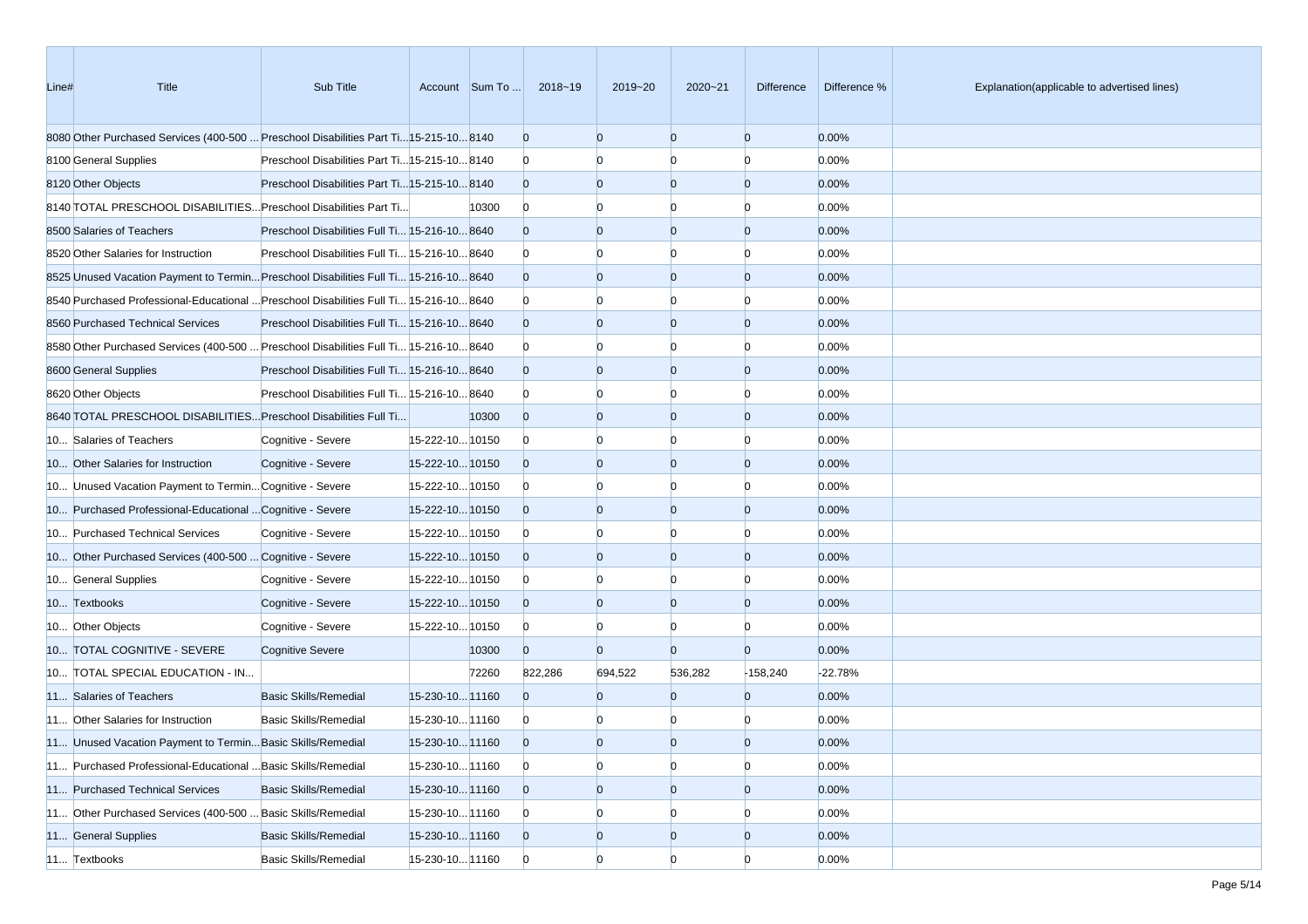| Line# | <b>Title</b>                                                                      | Sub Title                                  |                 | Account Sum To | 2018~19        | 2019~20        | 2020~21        | Difference     | Difference % | Explanation(applicable to advertised lines) |
|-------|-----------------------------------------------------------------------------------|--------------------------------------------|-----------------|----------------|----------------|----------------|----------------|----------------|--------------|---------------------------------------------|
|       | 11 Other Objects                                                                  | Basic Skills/Remedial                      | 15-230-10 11160 |                | $\overline{0}$ | $\Omega$       | $\overline{0}$ | $\overline{0}$ | 0.00%        |                                             |
|       | 11 TOTAL BASIC SKILLS/REMEDIAL - Basic Skills/Remedial                            |                                            |                 | 72260          | $\overline{0}$ |                | $\Omega$       | $\Omega$       | 0.00%        |                                             |
|       | 12 Salaries of Teachers                                                           | <b>Bilingual Education</b>                 | 15-240-10 12160 |                | $\overline{0}$ | $\Omega$       | $\overline{0}$ | $\overline{0}$ | 0.00%        |                                             |
|       | 12 Other Salaries for Instruction                                                 | <b>Bilingual Education</b>                 | 15-240-10 12160 |                | $\overline{0}$ |                |                |                | 0.00%        |                                             |
|       | 12 Unused Vacation Payment to Termin Bilingual Education                          |                                            | 15-240-10 12160 |                | $\overline{0}$ | $\Omega$       | $\overline{0}$ | $\overline{0}$ | 0.00%        |                                             |
|       | 12 Purchased Professional-Educational  Bilingual Education                        |                                            | 15-240-10 12160 |                | $\overline{0}$ |                | $\Omega$       | $\Omega$       | 0.00%        |                                             |
|       | 12 Purchased Technical Services                                                   | <b>Bilingual Education</b>                 | 15-240-10 12160 |                | $\overline{0}$ | $\Omega$       | $\overline{0}$ | $\overline{0}$ | 0.00%        |                                             |
|       | 12 Other Purchased Services (400-500  Bilingual Education                         |                                            | 15-240-10 12160 |                | $\overline{0}$ |                | $\Omega$       | $\Omega$       | 0.00%        |                                             |
|       | 12 General Supplies                                                               | <b>Bilingual Education</b>                 | 15-240-10 12160 |                | $\overline{0}$ | $\Omega$       | $\overline{0}$ | $\overline{0}$ | 0.00%        |                                             |
|       | 12 Textbooks                                                                      | <b>Bilingual Education</b>                 | 15-240-10 12160 |                | $\overline{0}$ |                | n              | $\Omega$       | 0.00%        |                                             |
|       | 12 Other Objects                                                                  | <b>Bilingual Education</b>                 | 15-240-10 12160 |                | $\overline{0}$ | $\Omega$       | $\overline{0}$ | $\overline{0}$ | 0.00%        |                                             |
|       | 12 TOTAL BILINGUAL EDUCATION - I Bilingual Education                              |                                            |                 | 72260          | $\overline{0}$ |                | n              | $\Omega$       | 0.00%        |                                             |
|       | 13 Salaries of Teachers                                                           | Vocational Programs-Local I 15-3XX-1 13160 |                 |                | $\overline{0}$ | $\Omega$       | $\overline{0}$ | $\overline{0}$ | 0.00%        |                                             |
|       | 13 Other Salaries for Instruction                                                 | Vocational Programs-Local I 15-3XX-1 13160 |                 |                | $\overline{0}$ |                | $\Omega$       | $\Omega$       | 0.00%        |                                             |
|       | 13 Unused Vacation Payment to TerminVocational Programs-Local I 15-3XX-1 13160    |                                            |                 |                | $\overline{0}$ | $\Omega$       | $\overline{0}$ | $\overline{0}$ | 0.00%        |                                             |
|       | 13 Purchased Professional-Educational  Vocational Programs-Local I 15-3XX-1 13160 |                                            |                 |                | $\overline{0}$ |                |                | n              | 0.00%        |                                             |
|       | 13 Purchased Technical Services                                                   | Vocational Programs-Local I 15-3XX-1 13160 |                 |                | $\overline{0}$ | $\Omega$       | $\overline{0}$ | $\overline{0}$ | 0.00%        |                                             |
|       | 13 Other Purchased Services (400-500  Vocational Programs-Local I 15-3XX-1 13160  |                                            |                 |                | $\overline{0}$ |                | $\Omega$       | $\Omega$       | 0.00%        |                                             |
|       | 13 General Supplies                                                               | Vocational Programs-Local I 15-3XX-1 13160 |                 |                | $\overline{0}$ | $\Omega$       | $\overline{0}$ | $\overline{0}$ | 0.00%        |                                             |
|       | 13 Textbooks                                                                      | Vocational Programs-Local I 15-3XX-1 13160 |                 |                | $\overline{0}$ |                | $\Omega$       | $\Omega$       | 0.00%        |                                             |
|       | 13 Other Objects                                                                  | Vocational Programs-Local I 15-3XX-1 13160 |                 |                | $\overline{0}$ | $\Omega$       | $\overline{0}$ | $\overline{0}$ | 0.00%        |                                             |
|       | 13 TOTAL VOCATIONAL PROGRAMS  Vocational Programs-Local I 15-3XX-1 72260          |                                            |                 |                | $\overline{0}$ | $\Omega$       | $\Omega$       | n              | 0.00%        |                                             |
|       | 17 Salaries                                                                       | SCHOOL-SPON. CO/EXTR 15-401-10 17100       |                 |                | 78,199         | 65,714         | 89,700         | 23,986         | 36.50%       |                                             |
|       | 17 Unused Vacation Payment to TerminSCHOOL-SPON. CO/EXTR 15-401-10 17100          |                                            |                 |                | $\overline{0}$ | $\Omega$       | $\Omega$       | $\Omega$       | 0.00%        |                                             |
|       | 17 Purchased Services (300-500 series) SCHOOL-SPON. CO/EXTR 15-401-10 17100       |                                            |                 |                | $\overline{0}$ | $\Omega$       | $\overline{0}$ | $\overline{0}$ | 0.00%        |                                             |
|       | 17 Supplies and Materials                                                         | SCHOOL-SPON. CO/EXTR 15-401-10 17100       |                 |                | 5,000          | 5,000          | 5,000          | $\Omega$       | 0.00%        |                                             |
|       | 17 Other Objects                                                                  | SCHOOL-SPON. CO/EXTR 15-401-10 17100       |                 |                | $\Omega$       | 9,943          | 7,595          | $-2,348$       | $-23.61%$    |                                             |
|       | 17 TOTAL SCHOOL-SPON. CO/EXTR SCHOOL-SPON. CO/EXTR 15-401-1072260                 |                                            |                 |                | 83,199         | 80,657         | 102,295        | 21,638         | 26.83%       |                                             |
|       | 17 Salaries                                                                       | SCHOOL-SPONSORED AT 15-402-10 17600        |                 |                | 119,394        | 121,033        | 132,700        | 11,667         | 9.64%        |                                             |
|       | 17 Unused Vacation Payment to TerminSCHOOL-SPONSORED AT 15-402-1017600            |                                            |                 |                | $\mathbf{0}$   | $\mathbf{0}$   | $\overline{0}$ | $\bf{0}$       | 0.00%        |                                             |
|       | 17 Purchased Services (300-500 series) SCHOOL-SPONSORED AT 15-402-10 17600        |                                            |                 |                | $\overline{0}$ | $\overline{0}$ | $\overline{0}$ | $\overline{0}$ | 0.00%        |                                             |
|       | 17 Supplies and Materials                                                         | SCHOOL-SPONSORED AT 15-402-10 17600        |                 |                | 7,816          | 15,000         | 22,500         | 7,500          | 50.00%       |                                             |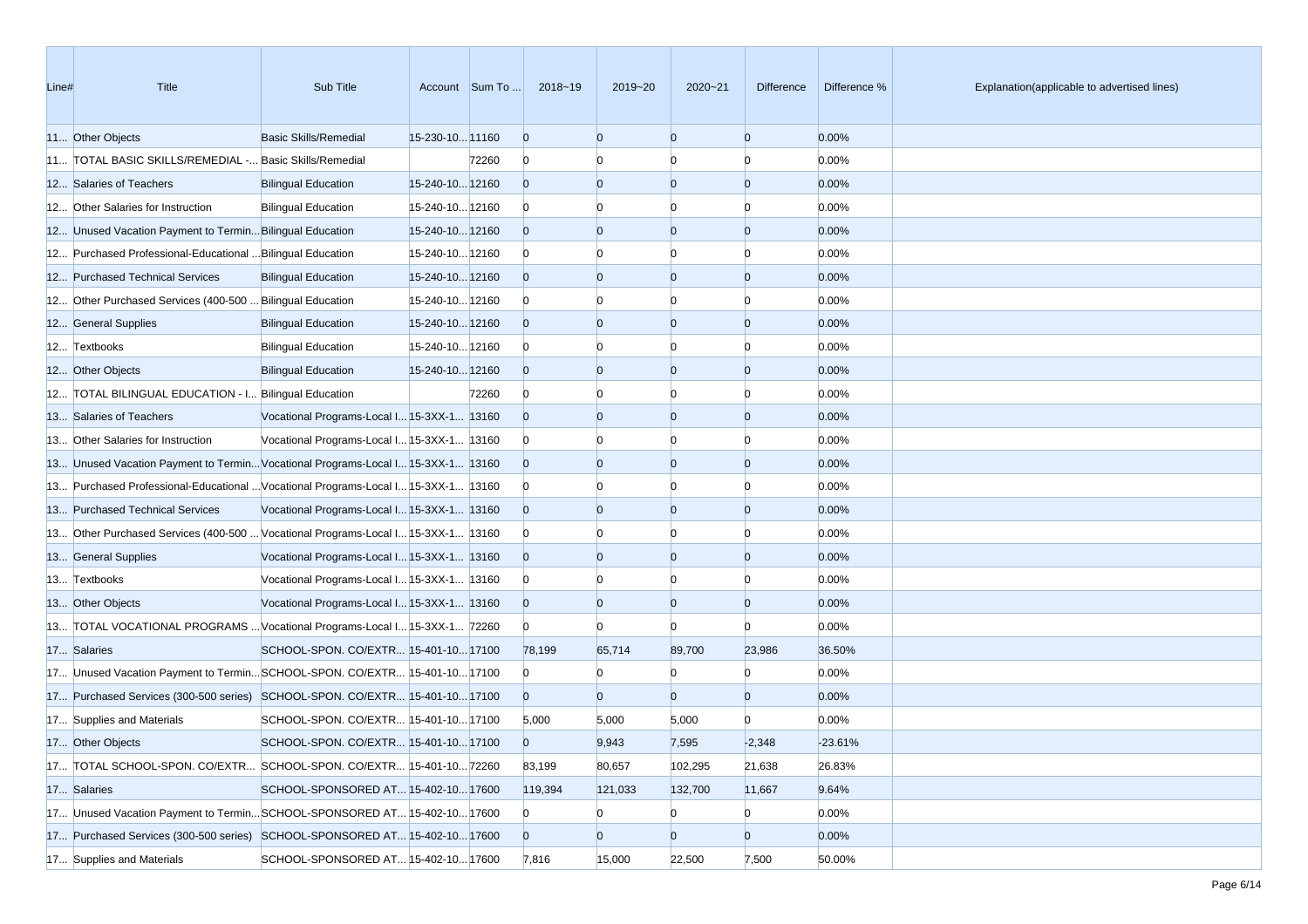| Line# | <b>Title</b>                                                                | Sub Title                             | Account Sum To | 2018~19        | 2019~20        | $2020 - 21$    | Difference     | Difference % | Explanation(applicable to advertised lines) |
|-------|-----------------------------------------------------------------------------|---------------------------------------|----------------|----------------|----------------|----------------|----------------|--------------|---------------------------------------------|
|       | 17 Other Objects                                                            | SCHOOL-SPONSORED AT 15-402-10 17600   |                | 5,000          | 10,000         | 10,000         | $\overline{0}$ | 0.00%        |                                             |
|       | 17 TOTAL SCHOOL-SPONSORED AT SCHOOL-SPONSORED AT 15-402-10 72260            |                                       |                | 132,210        | 146,033        | 165,200        | 19,167         | 13.13%       |                                             |
|       | 19 Salaries of Teachers                                                     | BEFORE/AFTER SCHOOL  15-421-10 19160  |                | 25,772         | 21,830         | 24,570         | 2,740          | 12.55%       |                                             |
|       | 19 Other Salaries of Instruction                                            | BEFORE/AFTER SCHOOL  15-421-10 19160  |                | $\bf{0}$       |                | n              | $\Omega$       | 0.00%        |                                             |
|       | 19 Salaries of Teacher Tutors                                               | BEFORE/AFTER SCHOOL  15-421-10 19160  |                | $\Omega$       | $\Omega$       | $\overline{0}$ | $\overline{0}$ | 0.00%        |                                             |
|       | 19 Salaries of Reading Specialists                                          | BEFORE/AFTER SCHOOL  15-421-10 19160  |                | $\bf{0}$       |                | n              | n              | 0.00%        |                                             |
|       | 19 Unused Vacation Payment to Termin BEFORE/AFTER SCHOOL  15-421-10 19160   |                                       |                | $\overline{0}$ | $\Omega$       | $\overline{0}$ | $\overline{0}$ | 0.00%        |                                             |
|       | 19 Purchased Professional & Technical  BEFORE/AFTER SCHOOL  15-421-10 19160 |                                       |                | $\bf{0}$       |                | n              | n              | 0.00%        |                                             |
|       | 19 Other Purchased Services (400-500  BEFORE/AFTER SCHOOL  15-421-10 19160  |                                       |                | $\overline{0}$ | $\Omega$       | $\overline{0}$ | $\overline{0}$ | 0.00%        |                                             |
|       | 19 Supplies & Materials                                                     | BEFORE/AFTER SCHOOL  15-421-10 19160  |                | $\overline{0}$ |                | $\Omega$       | $\Omega$       | 0.00%        |                                             |
|       | 19 Other Objects                                                            | BEFORE/AFTER SCHOOL  15-421-10 19160  |                | $\overline{0}$ | $\Omega$       | $\overline{0}$ | $\overline{0}$ | 0.00%        |                                             |
|       | 19 TOTAL BEFORE/AFTER SCHOOL  BEFORE/AFTER SCHOOL                           |                                       | 19620          | 25,772         | 21,830         | 24,570         | 2,740          | 12.55%       |                                             |
|       | 19 Salaries                                                                 | BEFORE/AFTER SCHOOL  15-421-20 19600  |                | $\Omega$       |                | $\overline{0}$ | $\overline{0}$ | 0.00%        |                                             |
|       | 19 Unused Vacation Payment to TerminBEFORE/AFTER SCHOOL  15-421-20 19600    |                                       |                | $\bf{0}$       |                | n              | n              | 0.00%        |                                             |
|       | 19 Purchased Professional and Technic BEFORE/AFTER SCHOOL  15-421-20 19600  |                                       |                | $\overline{0}$ | $\Omega$       | $\overline{0}$ | $\overline{0}$ | 0.00%        |                                             |
|       | 19 Purchased Services (400-500 series) BEFORE/AFTER SCHOOL  15-421-20 19600 |                                       |                | $\bf{0}$       |                | $\Omega$       | $\Omega$       | 0.00%        |                                             |
|       | 19 Supplies and Materials                                                   | BEFORE/AFTER SCHOOL  15-421-20 19600  |                | $\overline{0}$ | $\Omega$       | $\overline{0}$ | $\overline{0}$ | 0.00%        |                                             |
|       | 19 Other Objects                                                            | BEFORE/AFTER SCHOOL  15-421-20 19600  |                | $\overline{0}$ |                | n              | n              | 0.00%        |                                             |
|       | 19 TOTAL BEFORE/AFTER SCHOOL  BEFORE/AFTER SCHOOL                           |                                       | 19620          | $\overline{0}$ | $\Omega$       | $\overline{0}$ | $\overline{0}$ | 0.00%        |                                             |
|       | 19 TOTAL BEFORE/AFTER SCHOOL                                                |                                       | 72260          | 25,772         | 21,830         | 24,570         | 2,740          | 12.55%       |                                             |
|       | 20 Salaries of Teachers                                                     | SUMMER SCHOOL - INST 15-422-10 20180  |                | $\Omega$       | $\Omega$       | $\overline{0}$ | $\overline{0}$ | 0.00%        |                                             |
|       | 20 Other Salaries of Instruction                                            | SUMMER SCHOOL - INST  15-422-10 20180 |                | $\bf{0}$       |                | $\Omega$       | $\Omega$       | 0.00%        |                                             |
|       | 20 Salaries of Teacher Tutors                                               | SUMMER SCHOOL - INST 15-422-10 20180  |                | $\overline{0}$ | $\Omega$       | $\overline{0}$ | $\overline{0}$ | 0.00%        |                                             |
|       | 20 Salaries of Reading Specialists                                          | SUMMER SCHOOL - INST  15-422-10 20180 |                | $\bf{0}$       |                | n              | n              | 0.00%        |                                             |
|       | 20 Unused Vacation Payment to Termin SUMMER SCHOOL - INST 15-422-10 20180   |                                       |                | $\overline{0}$ | $\Omega$       | $\overline{0}$ | $\overline{0}$ | 0.00%        |                                             |
|       | 20 Purchased Professional & Technical  SUMMER SCHOOL - INST 15-422-10 20180 |                                       |                | $\bf{0}$       |                |                |                | 0.00%        |                                             |
|       | 20 Other Purchased Services (400-500  SUMMER SCHOOL - INST 15-422-10 20180  |                                       |                | $\overline{0}$ | $\Omega$       | $\Omega$       | $\Omega$       | 0.00%        |                                             |
|       | 20 General Supplies                                                         | SUMMER SCHOOL - INST  15-422-10 20180 |                | $\overline{0}$ | $\Omega$       | $\overline{0}$ | $\Omega$       | 0.00%        |                                             |
|       | 20 Textbooks                                                                | SUMMER SCHOOL - INST 15-422-10 20180  |                | $\overline{0}$ | $\overline{0}$ | $\overline{0}$ | $\overline{0}$ | 0.00%        |                                             |
|       | 20 Other Objects                                                            | SUMMER SCHOOL - INST 15-422-10 20180  |                | $\overline{0}$ | n              | $\Omega$       |                | 0.00%        |                                             |
|       | 20 TOTAL SUMMER SCHOOL - INSTR                                              |                                       | 20620          | $\overline{0}$ | $\overline{0}$ | $\overline{0}$ | $\overline{0}$ | 0.00%        |                                             |
|       | 20 Salaries                                                                 | SUMMER SCHOOL - SUPP 15-422-20 20600  |                | $\overline{0}$ | $\Omega$       | $\Omega$       | n              | 0.00%        |                                             |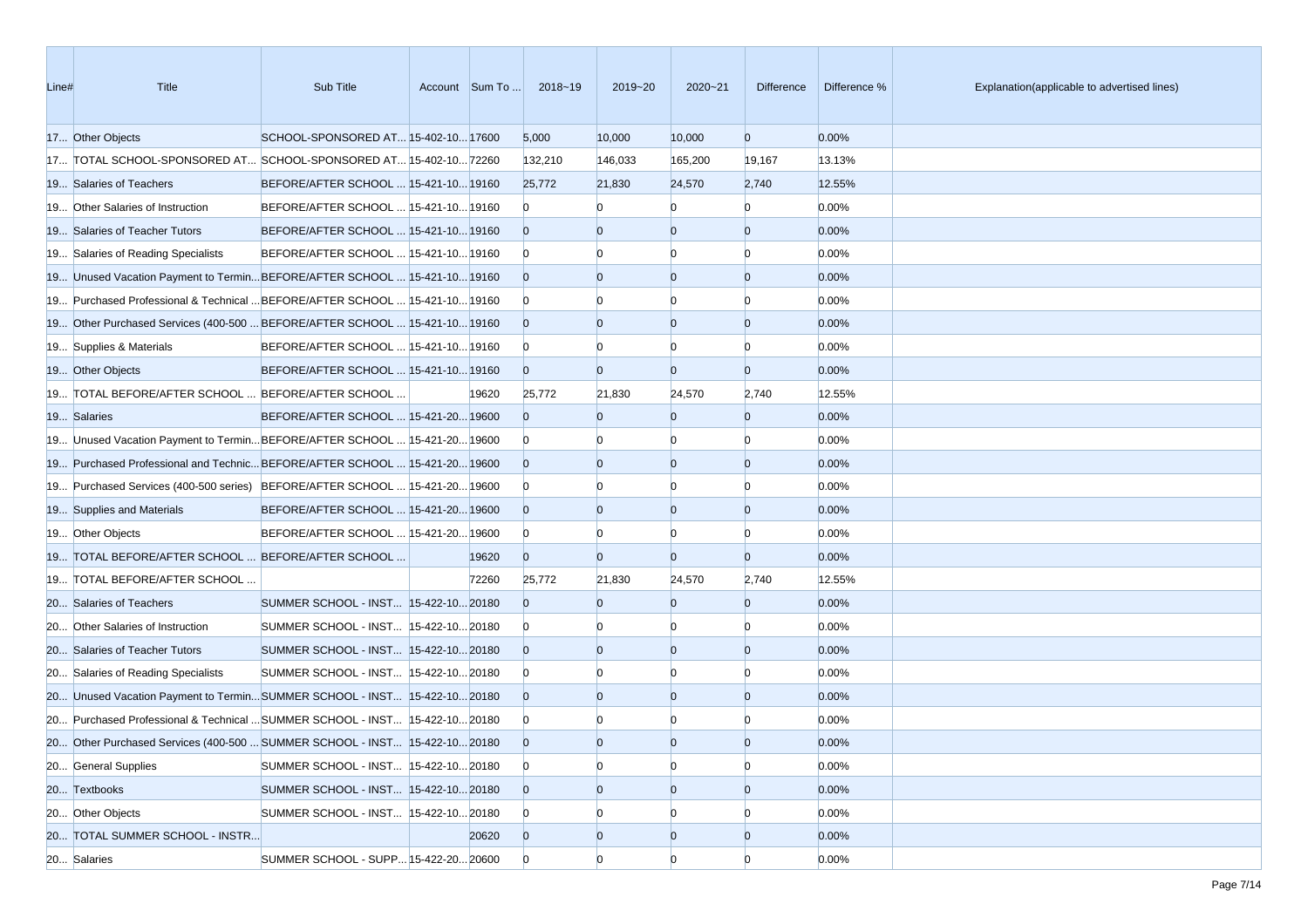| Line# | Title                                                                         | Sub Title                             |       | Account Sum To  2018~19 | 2019~20        | $2020 - 21$    | Difference     | Difference % | Explanation(applicable to advertised lines) |
|-------|-------------------------------------------------------------------------------|---------------------------------------|-------|-------------------------|----------------|----------------|----------------|--------------|---------------------------------------------|
|       | 20 Unused Vacation Payment to TerminSUMMER SCHOOL - SUPP 15-422-20 20600      |                                       |       | $\overline{0}$          | $\Omega$       | $\overline{0}$ | $\overline{0}$ | 0.00%        |                                             |
|       | 20 Purchased Professional and Technic SUMMER SCHOOL - SUPP 15-422-20 20600    |                                       |       | $\overline{0}$          |                | n              | $\Omega$       | 0.00%        |                                             |
|       | 20 Purchased Services (400-500 series) SUMMER SCHOOL - SUPP 15-422-20 20600   |                                       |       | $\overline{0}$          | $\overline{0}$ | $\overline{0}$ | $\overline{0}$ | 0.00%        |                                             |
|       | 20 Supplies and Materials                                                     | SUMMER SCHOOL - SUPP 15-422-20 20600  |       | $\overline{0}$          |                |                | $\Omega$       | 0.00%        |                                             |
|       | 20 Other Objects                                                              | SUMMER SCHOOL - SUPP 15-422-20 20600  |       | $\overline{0}$          | $\Omega$       | $\overline{0}$ | $\overline{0}$ | 0.00%        |                                             |
|       | 20 TOTAL SUMMER SCHOOL - SUPP SUMMER SCHOOL - SUPP                            |                                       | 20620 | $\overline{0}$          | n              | n              | $\Omega$       | 0.00%        |                                             |
|       | 20 TOTAL SUMMER SCHOOL                                                        |                                       | 72260 | $\overline{0}$          | $\overline{0}$ | $\overline{0}$ | $\overline{0}$ | 0.00%        |                                             |
|       | 21 Salaries of Teachers                                                       | INSTRUCTIONAL ALT ED  15-423-10 21180 |       | $\overline{0}$          |                |                | $\Omega$       | 0.00%        |                                             |
|       | 21 Other Salaries of Instruction                                              | INSTRUCTIONAL ALT ED  15-423-10 21180 |       | $\overline{0}$          | $\Omega$       | $\overline{0}$ | $\overline{0}$ | 0.00%        |                                             |
|       | 21 Salaries of Teacher Tutors                                                 | INSTRUCTIONAL ALT ED  15-423-10 21180 |       | $\overline{0}$          |                | n              | $\Omega$       | 0.00%        |                                             |
|       | 21 Salaries of Reading Specialists                                            | INSTRUCTIONAL ALT ED  15-423-10 21180 |       | $\overline{0}$          | $\Omega$       | $\overline{0}$ | $\overline{0}$ | 0.00%        |                                             |
|       | 21 Unused Vacation Payment to Termin INSTRUCTIONAL ALT ED  15-423-10 21180    |                                       |       | $\overline{0}$          |                |                | $\Omega$       | 0.00%        |                                             |
|       | 21 Purchased Professional & Technical  INSTRUCTIONAL ALT ED   15-423-10 21180 |                                       |       | $\overline{0}$          | $\Omega$       | $\overline{0}$ | $\overline{0}$ | 0.00%        |                                             |
|       | 21 Other Purchased Services (400-500  INSTRUCTIONAL ALT ED   15-423-10 21180  |                                       |       | $\overline{0}$          |                | n              | $\Omega$       | 0.00%        |                                             |
|       | 21 General Supplies                                                           | INSTRUCTIONAL ALT ED  15-423-10 21180 |       | $\overline{0}$          | $\overline{0}$ | $\overline{0}$ | $\overline{0}$ | 0.00%        |                                             |
|       | 21 Textbooks                                                                  | INSTRUCTIONAL ALT ED  15-423-10 21180 |       | $\overline{0}$          |                | n              | $\Omega$       | 0.00%        |                                             |
|       | 21 Other Objects                                                              | INSTRUCTIONAL ALT ED  15-423-10 21180 |       | $\overline{0}$          | $\Omega$       | $\overline{0}$ | $\overline{0}$ | 0.00%        |                                             |
|       | 21 TOTAL INSTRUCTIONAL ALT ED P INSTRUCTIONAL ALTERN                          |                                       | 21620 | $\overline{0}$          |                | n              | $\Omega$       | 0.00%        |                                             |
|       | 21 Salaries                                                                   | INSTRUCTIONAL ALTERN 15-423-20 21600  |       | $\Omega$                | $\overline{0}$ | $\overline{0}$ | $\overline{0}$ | 0.00%        |                                             |
|       | 21 Unused Vacation Payment to Termin INSTRUCTIONAL ALTERN 15-423-20 21600     |                                       |       | $\overline{0}$          |                | n              | $\Omega$       | 0.00%        |                                             |
|       | 21 Purchased Professional and Technic INSTRUCTIONAL ALTERN 15-423-20 21600    |                                       |       | $\overline{0}$          | $\Omega$       | $\overline{0}$ | $\overline{0}$ | 0.00%        |                                             |
|       | 21 Purchased Services (400-500 series) INSTRUCTIONAL ALTERN 15-423-20 21600   |                                       |       | $\bf{0}$                |                | n              | $\Omega$       | 0.00%        |                                             |
|       | 21 Supplies and Materials                                                     | INSTRUCTIONAL ALTERN 15-423-20 21600  |       | $\overline{0}$          | $\overline{0}$ | $\overline{0}$ | $\overline{0}$ | 0.00%        |                                             |
|       | 21 Other Objects                                                              | INSTRUCTIONAL ALTERN 15-423-20 21600  |       | $\overline{0}$          |                | n              | $\Omega$       | 0.00%        |                                             |
|       | 21 TOTAL INSTRUCTIONAL ALTERNA INSTRUCTIONAL ALTERN                           |                                       | 21620 | $\overline{0}$          | $\overline{0}$ | $\overline{0}$ | $\overline{0}$ | 0.00%        |                                             |
|       | 21 TOTAL INSTRUCTIONAL ALTERNA                                                |                                       | 72260 | $\overline{0}$          |                |                | O              | 0.00%        |                                             |
|       | 22 Salaries of Teachers                                                       | OTHER SUPPL/AT-RISK P 15-424-10 22180 |       | $\Omega$                | $\Omega$       | $\Omega$       | $\Omega$       | 0.00%        |                                             |
|       | 22 Other Salaries of Instruction                                              | OTHER SUPPL/AT-RISK P 15-424-10 22180 |       | $\overline{0}$          | $\overline{0}$ | $\overline{0}$ | $\overline{0}$ | 0.00%        |                                             |
|       | 22 Salaries of Teacher Tutors                                                 | OTHER SUPPL/AT-RISK P 15-424-10 22180 |       | $\overline{0}$          | $\overline{0}$ | $\overline{0}$ | $\overline{0}$ | 0.00%        |                                             |
|       | 22 Salaries of Reading Specialists                                            | OTHER SUPPL/AT-RISK P 15-424-10 22180 |       | $\overline{0}$          | $\overline{0}$ | $\Omega$       | $\overline{0}$ | 0.00%        |                                             |
|       | 22 Unused Vacation Payment to Termin OTHER SUPPL/AT-RISK P 15-424-10 22180    |                                       |       | $\overline{0}$          | $\overline{0}$ | $\overline{0}$ | $\overline{0}$ | 0.00%        |                                             |
|       | 22 Purchased Professional & Technical  OTHER SUPPL/AT-RISK P 15-424-10 22180  |                                       |       | 14,347                  | 15,000         | $\overline{0}$ | $-15,000$      | $-100.00\%$  |                                             |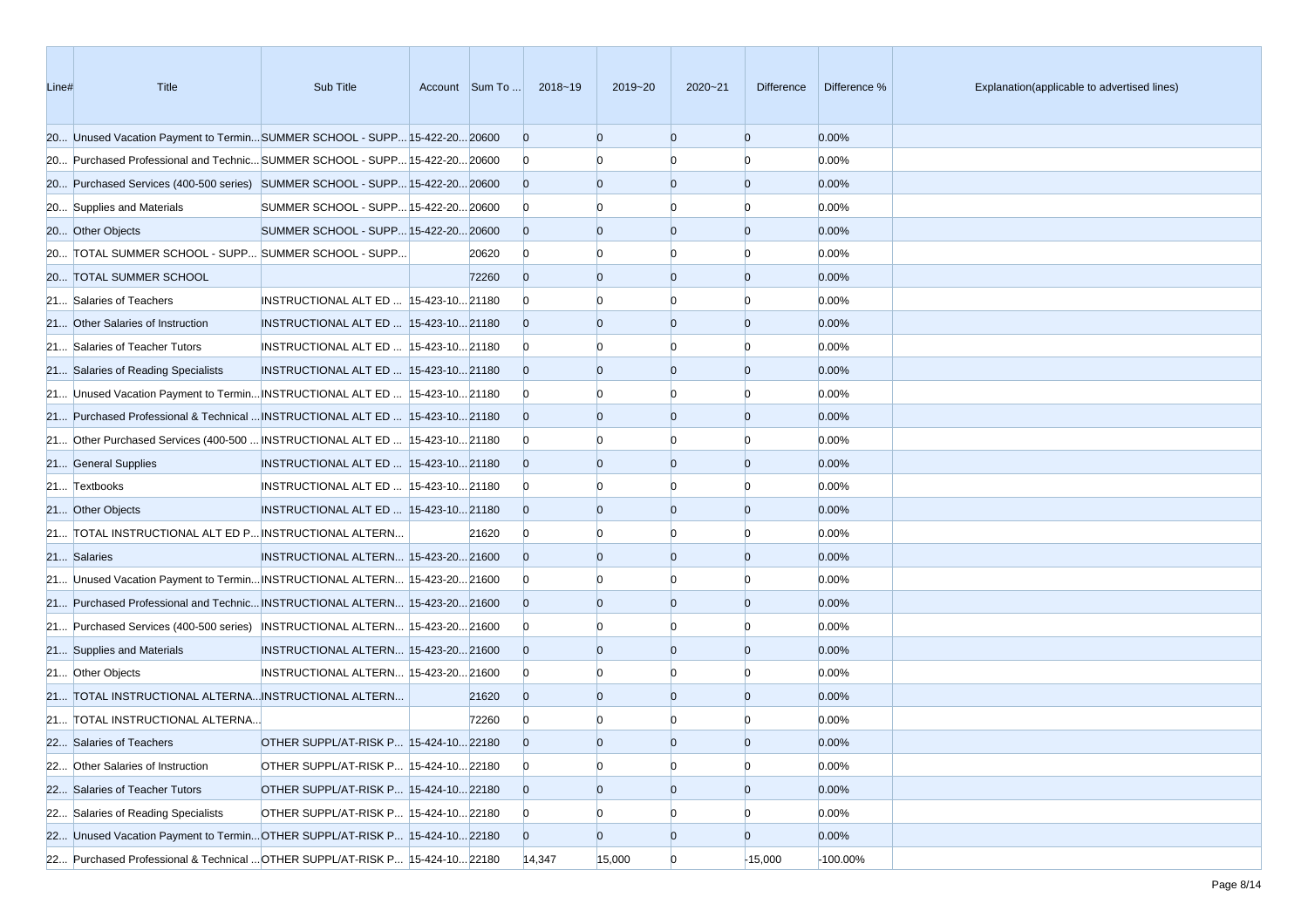| Line# | <b>Title</b>                                                                  | Sub Title                             |       | Account Sum To  2018~19 | 2019~20        | $2020 - 21$    | <b>Difference</b> | Difference % | Explanation(applicable to advertised lines) |
|-------|-------------------------------------------------------------------------------|---------------------------------------|-------|-------------------------|----------------|----------------|-------------------|--------------|---------------------------------------------|
|       | 22 Other Purchased Services (400-500  OTHER SUPPL/AT-RISK P 15-424-10 22180   |                                       |       | $\overline{0}$          | $\Omega$       | $\Omega$       | $\overline{0}$    | 0.00%        |                                             |
|       | 22 General Supplies                                                           | OTHER SUPPL/AT-RISK P 15-424-10 22180 |       | $\overline{0}$          |                | n              | $\Omega$          | 0.00%        |                                             |
|       | 22 Textbooks                                                                  | OTHER SUPPL/AT-RISK P 15-424-10 22180 |       | $\overline{0}$          | $\Omega$       | $\overline{0}$ | $\overline{0}$    | 0.00%        |                                             |
|       | 22 Other Objects                                                              | OTHER SUPPL/AT-RISK P 15-424-10 22180 |       | $\overline{0}$          | $\Omega$       |                | n                 | 0.00%        |                                             |
|       | 22 TOTAL OTHER SUPPL/AT-RISK P OTHER SUPPL/AT-RISK P                          |                                       | 22620 | 14,347                  | 15,000         | $\overline{0}$ | $-15,000$         | $-100.00\%$  |                                             |
|       | 22 Salaries                                                                   | OTHER SUPPL/AT-RISK P 15-424-20 22600 |       | $\overline{0}$          |                | $\Omega$       | $\Omega$          | 0.00%        |                                             |
|       | 22 Unused Vacation Payment to Termin OTHER SUPPL/AT-RISK P 15-424-20 22600    |                                       |       | $\overline{0}$          | $\Omega$       | $\Omega$       | $\overline{0}$    | 0.00%        |                                             |
|       | 22 Purchased Professional and Technic OTHER SUPPL/AT-RISK P 15-424-20 22600   |                                       |       | $\overline{0}$          |                |                | n                 | 0.00%        |                                             |
|       | 22 Purchased Services (400-500 series) OTHER SUPPL/AT-RISK P 15-424-20 22600  |                                       |       | $\overline{0}$          | $\Omega$       | $\Omega$       | $\overline{0}$    | 0.00%        |                                             |
|       | 22 Supplies and Materials                                                     | OTHER SUPPL/AT-RISK P 15-424-20 22600 |       | $\overline{0}$          |                |                | n                 | 0.00%        |                                             |
|       | 22 Other Objects                                                              | OTHER SUPPL/AT-RISK P 15-424-2022600  |       | $\overline{0}$          | $\Omega$       | $\Omega$       | $\overline{0}$    | 0.00%        |                                             |
|       | 22 TOTAL OTHER SUPPL/AT-RISK P OTHER SUPPL/AT-RISK P                          |                                       | 22620 | $\overline{0}$          | $\Omega$       | n              | n                 | 0.00%        |                                             |
|       | 22 TOTAL OTHER SUPPLEMENTAL/A OTHER SUPPL/AT-RISK P                           |                                       | 72260 | 14,347                  | 15,000         | $\overline{0}$ | $-15,000$         | $-100.00\%$  |                                             |
|       | 23 Salaries of Teachers                                                       | OTHER ALTERNATIVE ED  15-425-10 23180 |       | $\overline{0}$          |                | $\Omega$       | $\Omega$          | 0.00%        |                                             |
|       | 23 Other Salaries of Instruction                                              | OTHER ALTERNATIVE ED  15-425-10 23180 |       | $\overline{0}$          | $\Omega$       | $\Omega$       | $\overline{0}$    | 0.00%        |                                             |
|       | 23 Salaries of Teacher Tutors                                                 | OTHER ALTERNATIVE ED  15-425-10 23180 |       | $\overline{0}$          |                |                |                   | 0.00%        |                                             |
|       | 23 Salaries of Reading Specialists                                            | OTHER ALTERNATIVE ED  15-425-10 23180 |       | $\overline{0}$          | $\Omega$       | $\Omega$       | $\overline{0}$    | 0.00%        |                                             |
|       | 23 Unused Vacation Payment to Termin OTHER ALTERNATIVE ED  15-425-10 23180    |                                       |       | $\overline{0}$          |                |                | $\Omega$          | 0.00%        |                                             |
|       | 23 Purchased Professional & Technical  OTHER ALTERNATIVE ED   15-425-10 23180 |                                       |       | $\overline{0}$          | $\Omega$       | $\Omega$       | $\overline{0}$    | 0.00%        |                                             |
|       | 23 Other Purchased Services (400-500  OTHER ALTERNATIVE ED  15-425-10 23180   |                                       |       | $\overline{0}$          |                |                | $\Omega$          | 0.00%        |                                             |
|       | 23 General Supplies                                                           | OTHER ALTERNATIVE ED  15-425-10 23180 |       | $\overline{0}$          | $\Omega$       | $\Omega$       | $\overline{0}$    | 0.00%        |                                             |
|       | 23 Textbooks                                                                  | OTHER ALTERNATIVE ED  15-425-10 23180 |       | $\overline{0}$          |                |                | n                 | 0.00%        |                                             |
|       | 23 Other Objects                                                              | OTHER ALTERNATIVE ED  15-425-10 23180 |       | $\overline{0}$          | $\Omega$       | $\Omega$       | $\overline{0}$    | 0.00%        |                                             |
|       | 23 TOTAL OTHER ALTERNATIVE ED  OTHER ALTERNATIVE ED                           |                                       | 23620 | $\overline{0}$          |                |                | n                 | 0.00%        |                                             |
|       | 23 Salaries                                                                   | OTHER ALTERNATIVE ED  15-425-20 23600 |       | $\overline{0}$          | $\Omega$       | $\overline{0}$ | $\overline{0}$    | 0.00%        |                                             |
|       | 23 Unused Vacation Payment to Termin OTHER ALTERNATIVE ED  15-425-20 23600    |                                       |       | $\overline{0}$          |                |                |                   | 0.00%        |                                             |
|       | 23 Purchased Professional and Technic OTHER ALTERNATIVE ED  15-425-20 23600   |                                       |       | $\overline{0}$          | $\Omega$       | $\Omega$       | $\Omega$          | 0.00%        |                                             |
|       | 23 Purchased Services (400-500 series) OTHER ALTERNATIVE ED  15-425-20 23600  |                                       |       | $\overline{0}$          | $\Omega$       | $\overline{0}$ | $\Omega$          | 0.00%        |                                             |
|       | 23 Supplies and Materials                                                     | OTHER ALTERNATIVE ED  15-425-20 23600 |       | $\overline{0}$          | $\overline{0}$ | $\overline{0}$ | $\overline{0}$    | 0.00%        |                                             |
|       | 23 Other Objects                                                              | OTHER ALTERNATIVE ED  15-425-20 23600 |       | $\overline{0}$          |                | $\Omega$       |                   | 0.00%        |                                             |
|       | 23 TOTAL OTHER ALTERNATIVE ED  OTHER ALTERNATIVE ED                           |                                       | 23620 | $\overline{0}$          | $\overline{0}$ | $\overline{0}$ | $\overline{0}$    | 0.00%        |                                             |
|       | 23 TOTAL OTHER ALTERNATIVE ED                                                 |                                       | 72260 | $\mathbf{0}$            | $\overline{0}$ | $\Omega$       | $\Omega$          | 0.00%        |                                             |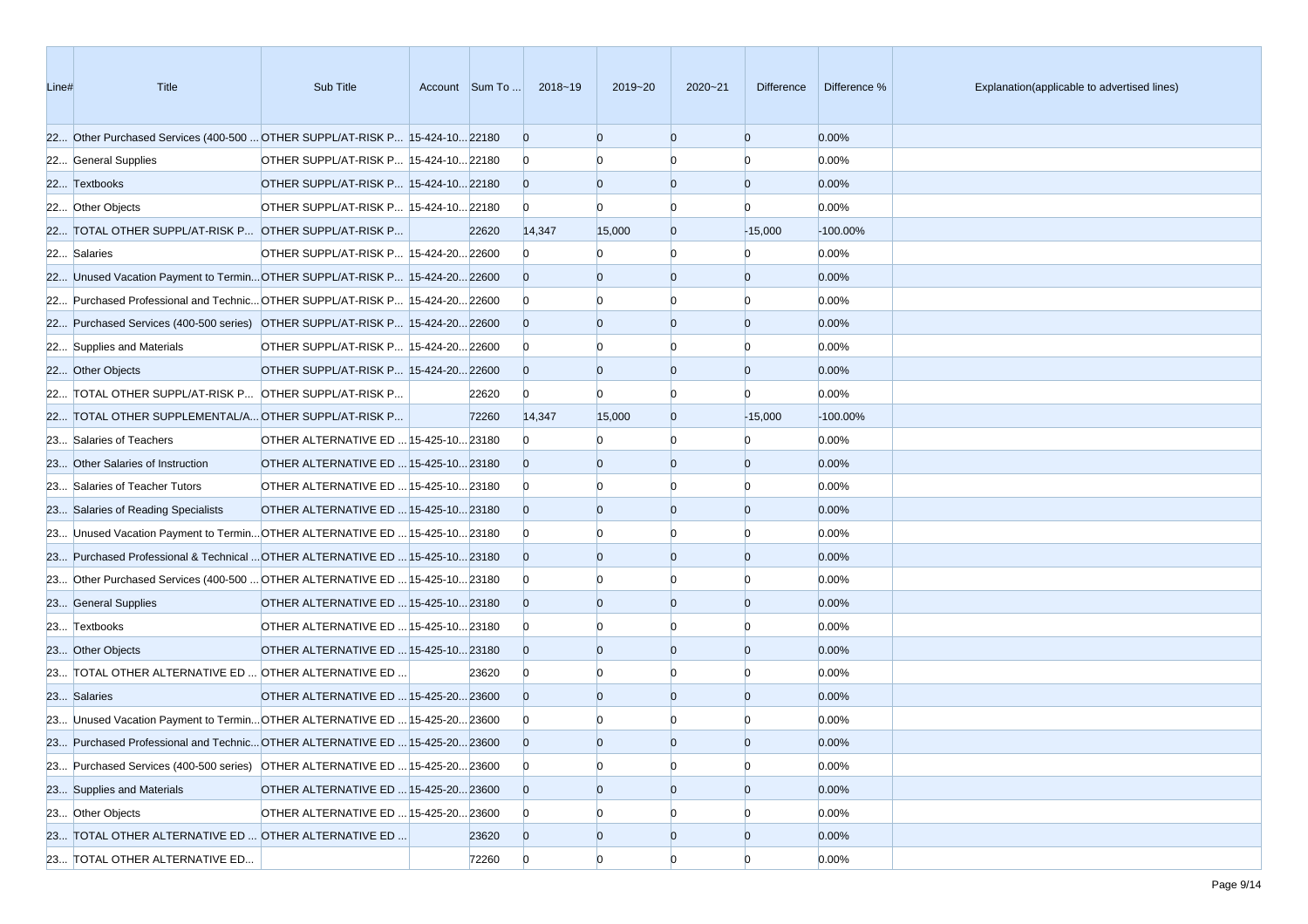| Line# | <b>Title</b>                                                                      | Sub Title                               |       | Account Sum To  2018~19 | 2019~20        | $2020 - 21$    | <b>Difference</b> | Difference % | Explanation(applicable to advertised lines) |
|-------|-----------------------------------------------------------------------------------|-----------------------------------------|-------|-------------------------|----------------|----------------|-------------------|--------------|---------------------------------------------|
|       | 25 Salaries                                                                       | OTHER INSTRUCTIONAL  15-4XX-1 25100     |       | $\overline{0}$          | $\Omega$       | $\Omega$       | $\overline{0}$    | 0.00%        |                                             |
|       | 25 Unused Vacation Payment to Termin OTHER INSTRUCTIONAL  15-4XX-1 25100          |                                         |       | $\mathbf{0}$            |                | n              | $\Omega$          | 0.00%        |                                             |
|       | 25 Purchased Services (300-500 series) OTHER INSTRUCTIONAL  15-4XX-1 25100        |                                         |       | $\overline{0}$          | $\Omega$       | $\overline{0}$ | $\overline{0}$    | 0.00%        |                                             |
|       | 25 Supplies and Materials                                                         | OTHER INSTRUCTIONAL  15-4XX-1 25100     |       | $\bf{0}$                |                |                | n                 | 0.00%        |                                             |
|       | 25 Other Objects                                                                  | OTHER INSTRUCTIONAL  15-4XX-1 25100     |       | $\overline{0}$          | $\Omega$       | $\Omega$       | $\overline{0}$    | 0.00%        |                                             |
|       | 25 TOTAL OTHER INSTRUCTIONAL P OTHER INSTRUCTIONAL  15-4XX-1 72260                |                                         |       | $\overline{0}$          | $\Omega$       | $\Omega$       | $\Omega$          | 0.00%        |                                             |
|       | 29 Salaries                                                                       | UNDIST. EXPEND.-ATTEN 15-000-2129680    |       | 100,474                 | 102,360        | 104,111        | 1,751             | 1.71%        |                                             |
|       | 29 Salaries of Drop-Out Prevention Offi UNDIST. EXPEND.-ATTEN 15-000-21 29680     |                                         |       | $\overline{0}$          | n              | $\Omega$       | $\Omega$          | 0.00%        |                                             |
|       | 29 Salaries of Family Support Teams                                               | UNDIST. EXPEND.-ATTEN 15-000-21 29680   |       | $\overline{0}$          | $\Omega$       | $\overline{0}$ | $\overline{0}$    | 0.00%        |                                             |
|       | 29 Salaries of Family Liaisons/Comm P UNDIST. EXPEND.-ATTEN 15-000-21 29680       |                                         |       | 49,600                  | 50,935         | 34,507         | $-16,428$         | $-32.25%$    |                                             |
|       | 29 Salaries of Community/School CoordUNDIST. EXPEND.-ATTEN 15-000-2129680         |                                         |       | $\overline{0}$          | $\Omega$       | $\overline{0}$ | $\overline{0}$    | 0.00%        |                                             |
|       | 29 Unused Vacation Payment to Termin UNDIST. EXPEND.-ATTEN 15-000-21 29680        |                                         |       | $\overline{0}$          |                |                | $\Omega$          | 0.00%        |                                             |
|       | 29 Purchased Professional and Technic UNDIST. EXPEND.-ATTEN 15-000-21 29680       |                                         |       | $\overline{0}$          | $\Omega$       | $\overline{0}$ | $\overline{0}$    | 0.00%        |                                             |
|       | 29 Other Purchased Services (400-500  UNDIST. EXPEND.-ATTEN  15-000-21 29680      |                                         |       | $\overline{0}$          |                | $\Omega$       | $\Omega$          | 0.00%        |                                             |
|       | 29 Supplies and Materials                                                         | UNDIST. EXPEND.-ATTEN 15-000-21 29680   |       | $\overline{0}$          | $\Omega$       | $\overline{0}$ | $\overline{0}$    | 0.00%        |                                             |
|       | 29 Other Objects                                                                  | UNDIST. EXPEND.-ATTEN  15-000-21 29680  |       | $\overline{0}$          | $\Omega$       | $\Omega$       | $\Omega$          | 0.00%        |                                             |
|       | 29 TOTAL UNDIST. EXPEND.-ATTEN UNDIST. EXPEND.-ATTEN                              |                                         | 72140 | 150,074                 | 153,295        | 138,618        | $-14,677$         | $-9.57%$     |                                             |
|       | 30 Salaries                                                                       | UNDIST. EXPENDITURES - 15-000-21 30620  |       | 98,167                  | 101,474        | 102,456        | 982               | 0.97%        |                                             |
|       | 30 Salaries of Social Services Coordina UNDIST. EXPENDITURES - 15-000-21 30620    |                                         |       | $\overline{0}$          | $\Omega$       | $\overline{0}$ | $\overline{0}$    | 0.00%        |                                             |
|       | 30 Unused Vacation Payment to Termin UNDIST. EXPENDITURES - 15-000-21 30620       |                                         |       | $\bf{0}$                |                |                | $\Omega$          | 0.00%        |                                             |
|       | 30 Purchased Professional and Technic UNDIST. EXPENDITURES - 15-000-21 30620      |                                         |       | $\overline{0}$          | $\Omega$       | $\overline{0}$ | $\overline{0}$    | 0.00%        |                                             |
|       | 30 Other Purchased Services (400-500  UNDIST. EXPENDITURES - 15-000-21 30620      |                                         |       | $\overline{0}$          |                | $\Omega$       | $\Omega$          | 0.00%        |                                             |
|       | 30 Supplies and Materials                                                         | UNDIST. EXPENDITURES - 15-000-21 30620  |       | 40                      | 500            | 500            | $\overline{0}$    | 0.00%        |                                             |
|       | 30 Other Objects                                                                  | UNDIST. EXPENDITURES - 15-000-21 30620  |       | $\overline{0}$          | $\overline{0}$ | $\mathbf{0}$   | $\overline{0}$    | 0.00%        |                                             |
|       | 30 TOTAL UNDIST. EXPENDITURES -  UNDIST. EXPENDITURES -                           |                                         | 72140 | 98,207                  | 101,974        | 102,956        | 982               | 0.96%        |                                             |
|       | 41 Salaries of Other Professional Staff                                           | UNDIST. EXPEND. - GUIDA 15-000-21 41660 |       | 268,321                 | 273,984        | 279,214        | 5,230             | 1.91%        |                                             |
|       | 41 Salaries of Secretarial and Clerical A UNDIST. EXPEND. - GUIDA 15-000-21 41660 |                                         |       | $\Omega$                | $\overline{0}$ | $\overline{0}$ | $\overline{0}$    | 0.00%        |                                             |
|       | 41 Other Salaries                                                                 | UNDIST. EXPEND. - GUIDA 15-000-21 41660 |       | $\overline{0}$          | $\Omega$       | $\overline{0}$ | $\overline{0}$    | 0.00%        |                                             |
|       | 41 Unused Vacation Payment to Termin UNDIST. EXPEND. - GUIDA 15-000-21 41660      |                                         |       | $\overline{0}$          | $\overline{0}$ | $\overline{0}$ | $\overline{0}$    | 0.00%        |                                             |
|       | 41 Purchased Professional - Education UNDIST. EXPEND. - GUIDA 15-000-21 41660     |                                         |       | $\overline{0}$          |                |                | $\Omega$          | 0.00%        |                                             |
|       | 41 Other Purchased Prof. and Tech. Se UNDIST. EXPEND. - GUIDA 15-000-21 41660     |                                         |       | $\overline{0}$          | $\overline{0}$ | $\overline{0}$ | $\overline{0}$    | 0.00%        |                                             |
|       | 41 Other Purchased Services (400-500  UNDIST. EXPEND. - GUIDA 15-000-21 41660     |                                         |       | $\overline{0}$          | $\Omega$       | $\overline{0}$ | $\overline{0}$    | 0.00%        |                                             |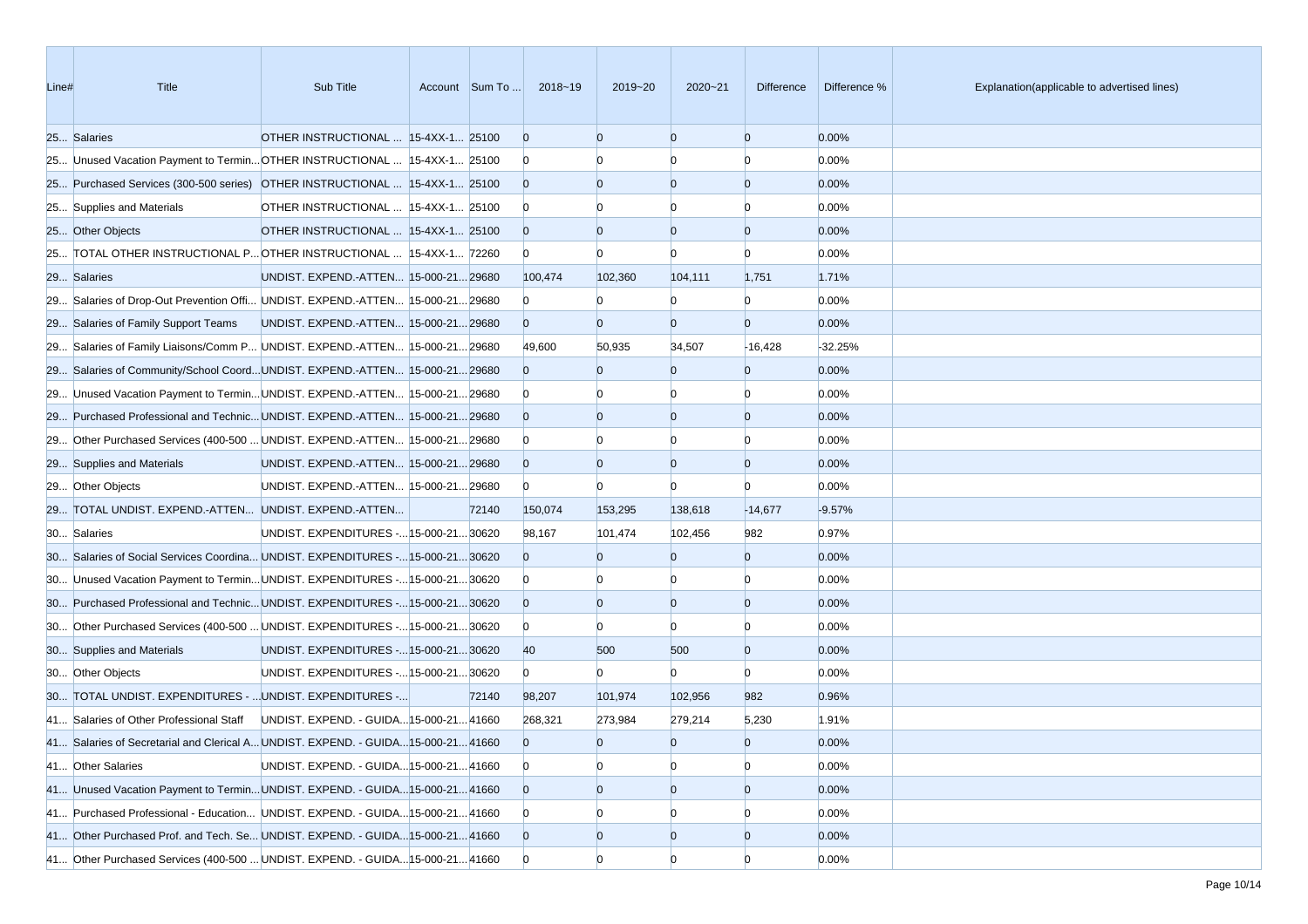| Line# | <b>Title</b>                                                                    | Sub Title                               | Account Sum To | 2018~19        | 2019~20        | $2020 - 21$    | <b>Difference</b> | Difference % | Explanation(applicable to advertised lines) |
|-------|---------------------------------------------------------------------------------|-----------------------------------------|----------------|----------------|----------------|----------------|-------------------|--------------|---------------------------------------------|
|       | 41 Supplies and Materials                                                       | UNDIST. EXPEND. - GUIDA 15-000-21 41660 |                | $\overline{0}$ | 500            | 500            | $\overline{0}$    | 0.00%        |                                             |
|       | 41 Other Objects                                                                | UNDIST. EXPEND. - GUIDA 15-000-21 41660 |                | $\overline{0}$ | $\mathbf{0}$   | $\Omega$       | $\Omega$          | 0.00%        |                                             |
|       | 41 TOTAL UNDIST. EXPENDITURES -  UNDIST. EXPEND. - GUIDA                        |                                         | 72140          | 268,321        | 274,484        | 279,714        | 5,230             | 1.91%        |                                             |
|       | 43 Sal of Supervisor of Instruction                                             | UNDIST. EXPEND.-IMPRO 15-000-22 43200   |                | 263,468        | 270,053        | 117,238        | $-152,815$        | -56.59%      |                                             |
|       | 43 Sal of Other Professional Staff                                              | UNDIST. EXPEND.-IMPRO 15-000-22 43200   |                | $\mathbf{0}$   | 101,381        | 388,208        | 286,827           | 282.92%      |                                             |
|       | 43 Sal of Secr and Clerical Assist.                                             | UNDIST. EXPEND.-IMPRO 15-000-22 43200   |                | $\overline{0}$ | $\Omega$       | 56,391         | 56,391            | 100.00%      |                                             |
|       | 43 Other Salaries                                                               | UNDIST. EXPEND.-IMPRO 15-000-22 43200   |                | 121,526        | $\overline{0}$ | 50,326         | 50,326            | 100.00%      |                                             |
|       | 43 Unused Vacation Payment to Termin UNDIST. EXPEND.-IMPRO 15-000-22 43200      |                                         |                | $\overline{0}$ | $\Omega$       |                | $\Omega$          | 0.00%        |                                             |
|       | 43 Sal of Facilitators, Math & Literacy C UNDIST. EXPEND.-IMPRO 15-000-22 43200 |                                         |                | 1,394          | $\Omega$       | $\overline{0}$ | $\overline{0}$    | 0.00%        |                                             |
|       | 43 Purchased Prof- Educational Services UNDIST. EXPEND.-IMPRO 15-000-22 43200   |                                         |                | $\overline{0}$ |                |                | $\Omega$          | 0.00%        |                                             |
|       | 43 Other Purch Prof. and Tech. Services UNDIST. EXPEND.-IMPRO 15-000-22 43200   |                                         |                | $\overline{0}$ | $\Omega$       | $\overline{0}$ | $\overline{0}$    | 0.00%        |                                             |
|       | 43 Other Purch Services (400-500)                                               | UNDIST. EXPEND.-IMPRO 15-000-22 43200   |                | $\overline{0}$ |                |                | $\Omega$          | 0.00%        |                                             |
|       | 43 Supplies and Materials                                                       | UNDIST. EXPEND.-IMPRO 15-000-22 43200   |                | $\overline{0}$ | $\Omega$       | $\overline{0}$ | $\overline{0}$    | 0.00%        |                                             |
|       | 43 Other Objects                                                                | UNDIST. EXPEND.-IMPRO 15-000-22 43200   |                | $\overline{0}$ | $\Omega$       | $\Omega$       | $\Omega$          | 0.00%        |                                             |
|       | 43 TOTAL UNDIST. EXPEND.-IMPROVUNDIST. EXPEND.-IMPRO                            |                                         | 72140          | 386,388        | 371,434        | 612,163        | 240,729           | 64.81%       |                                             |
|       | 43 Salaries                                                                     | UNDIST EXPEND-EDU. ME 15-000-22 43620   |                | $\Omega$       |                | n              | $\Omega$          | 0.00%        |                                             |
|       | 43 Salaries of Technology Coordinators UNDIST EXPEND-EDU. ME 15-000-22 43620    |                                         |                | $\Omega$       |                | $\Omega$       | $\overline{0}$    | 0.00%        |                                             |
|       | 43 Unused Vacation Payment to Termin UNDIST EXPEND-EDU. ME 15-000-22 43620      |                                         |                | $\overline{0}$ |                |                | $\Omega$          | 0.00%        |                                             |
|       | 43 Purchased Professional and Technic UNDIST EXPEND-EDU. ME 15-000-22 43620     |                                         |                | $\overline{0}$ | $\Omega$       | $\overline{0}$ | $\overline{0}$    | 0.00%        |                                             |
|       | 43 Other Purchased Services (400-500  UNDIST EXPEND-EDU. ME 15-000-22 43620     |                                         |                | $\overline{0}$ |                |                | $\Omega$          | 0.00%        |                                             |
|       | 43 Supplies and Materials                                                       | UNDIST EXPEND-EDU. ME 15-000-22 43620   |                | $\overline{0}$ | $\Omega$       | $\overline{0}$ | $\overline{0}$    | 0.00%        |                                             |
|       | 43 Other Objects                                                                | UNDIST EXPEND-EDU. ME 15-000-22 43620   |                | $\overline{0}$ |                |                | n                 | 0.00%        |                                             |
|       | 43 TOTAL UNDIST. EXPEND.-EDU. M UNDIST EXPEND-EDU. ME                           |                                         | 72140          | $\overline{0}$ | $\Omega$       | $\Omega$       | $\overline{0}$    | 0.00%        |                                             |
|       | 44 Purchased Professional - Education UNDIST. EXP.-INSTR. STA 15-000-22 44180   |                                         |                | $\overline{0}$ |                | n              | $\Omega$          | 0.00%        |                                             |
|       | 44 Other Purchased Prof. and Tech. Se UNDIST. EXP.-INSTR. STA 15-000-22 44180   |                                         |                | $\overline{0}$ | $\Omega$       | $\overline{0}$ | $\overline{0}$    | 0.00%        |                                             |
|       | 44 Other Purchased Services (400-500  UNDIST. EXP.-INSTR. STA 15-000-22 44180   |                                         |                | $\mathbf{0}$   |                |                |                   | 0.00%        |                                             |
|       | 44 Supplies and Materials                                                       | UNDIST. EXP.-INSTR. STA 15-000-22 44180 |                | $\overline{0}$ | $\Omega$       | $\Omega$       | $\Omega$          | 0.00%        |                                             |
|       | 44 Other Objects                                                                | UNDIST. EXP.-INSTR. STA 15-000-2244180  |                | $\mathbf{0}$   | $\overline{0}$ | $\overline{0}$ | $\overline{0}$    | 0.00%        |                                             |
|       | 44 TOTAL UNDIST. EXPEND.-INSTR.  UNDIST. EXP.-INSTR. STA                        |                                         | 72140          | $\overline{0}$ | $\overline{0}$ | $\overline{0}$ | $\overline{0}$    | 0.00%        |                                             |
|       | 46 Salaries of Principals/Asst. Principal UNDIST. EXPEND.-SUPPO 15-000-2446160  |                                         |                | 397,992        | 412,559        | 268,493        | $-144,066$        | $-34.92%$    |                                             |
|       | 46 Salaries of Other Professional Staff                                         | UNDIST. EXPEND.-SUPPO 15-000-24 46160   |                | $\overline{0}$ | $\overline{0}$ | $\overline{0}$ | $\overline{0}$    | 0.00%        |                                             |
|       | 46 Salaries of Secretarial and Clerical A UNDIST. EXPEND.-SUPPO 15-000-24 46160 |                                         |                | 117,608        | 120,604        | 56,391         | $-64,213$         | $-53.24%$    |                                             |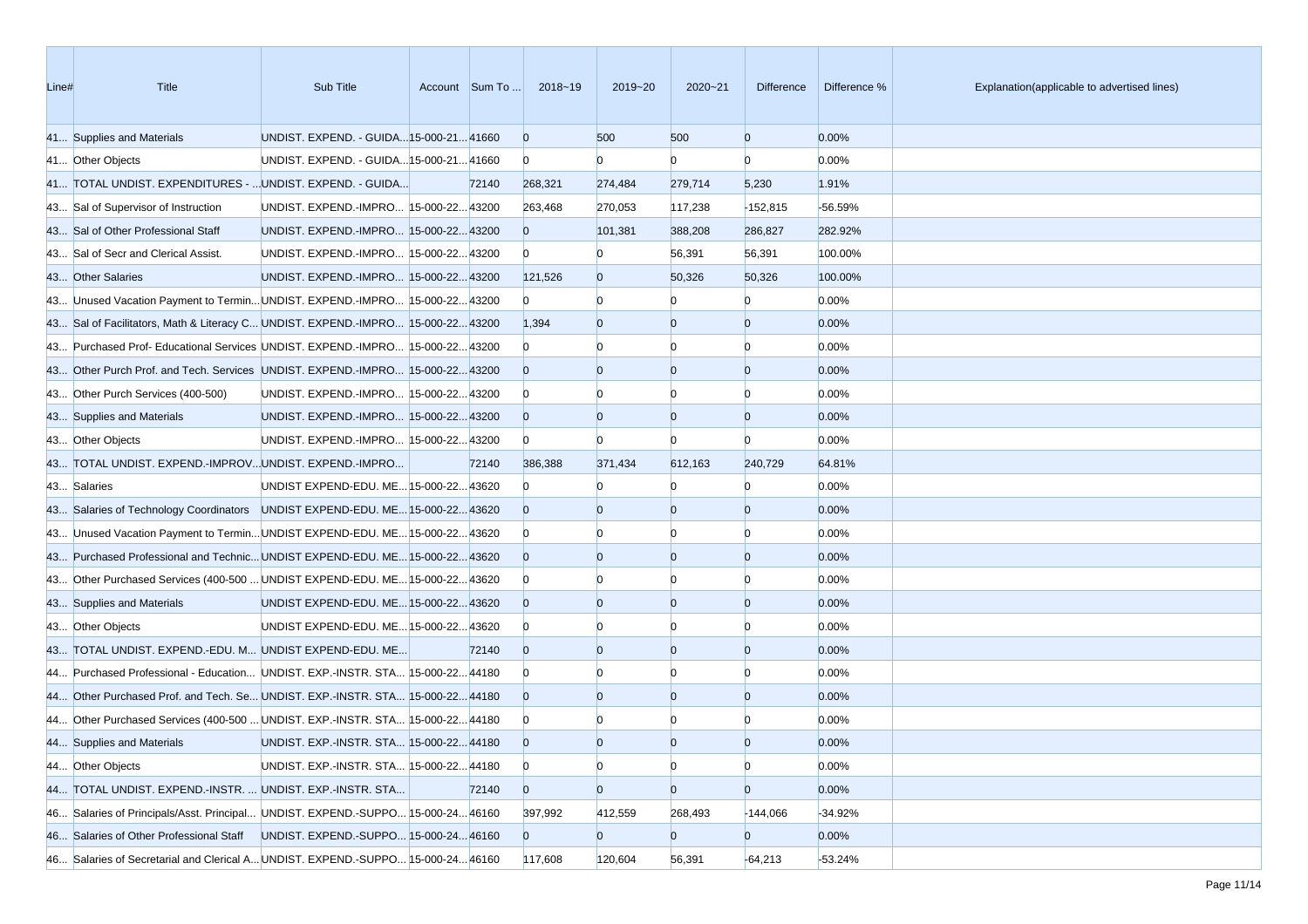| Line# | Title                                                                         | Sub Title                              |                |       | Account Sum To  2018~19 | $2019 - 20$    | $2020 - 21$    | Difference     | Difference % | Explanation(applicable to advertised lines) |
|-------|-------------------------------------------------------------------------------|----------------------------------------|----------------|-------|-------------------------|----------------|----------------|----------------|--------------|---------------------------------------------|
|       | 46 Other Salaries                                                             | UNDIST. EXPEND.-SUPPO 15-000-24 46160  |                |       | $\overline{0}$          | $\Omega$       | $\Omega$       | $\overline{0}$ | 0.00%        |                                             |
|       | 46 Unused Vacation Payment to Termin UNDIST. EXPEND.-SUPPO 15-000-24 46160    |                                        |                |       | $\mathbf{0}$            |                | $\Omega$       | $\Omega$       | 0.00%        |                                             |
|       | 46 Purchased Professional and Technic UNDIST. EXPEND.-SUPPO 15-000-24 46160   |                                        |                |       | $\overline{0}$          | $\Omega$       | $\overline{0}$ | $\overline{0}$ | 0.00%        |                                             |
|       | 46 Other Purchased Services (400-500  UNDIST. EXPEND.-SUPPO 15-000-24 46160   |                                        |                |       | 18,080                  | 33,450         | 33,450         | $\overline{0}$ | 0.00%        |                                             |
|       | 46 Supplies and Materials                                                     | UNDIST. EXPEND.-SUPPO 15-000-24 46160  |                |       | 13,761                  | 15,000         | 15,000         | $\overline{0}$ | 0.00%        |                                             |
|       | 46 Other Objects                                                              | UNDIST. EXPEND.-SUPPO 15-000-24 46160  |                |       | 7,339                   | 7,650          | 10,650         | 3,000          | 39.22%       |                                             |
|       | 46 TOTAL UNDIST. EXPEND.-SUPPO UNDIST. EXPEND.-SUPPO                          |                                        |                | 72140 | 554,780                 | 589,263        | 383,984        | $-205,279$     | $-34.84%$    |                                             |
|       | 49 Salaries of Non-Instructional Aides                                        | UNDIST EXPEND-CUSTOD 15-000-26 49340   |                |       | $\Omega$                |                |                |                | 0.00%        |                                             |
|       | 49 General Supplies                                                           | UNDIST EXPEND-CUSTOD 15-000-26 49340   |                |       | $\Omega$                | $\Omega$       | $\Omega$       | $\Omega$       | 0.00%        |                                             |
|       | 49 TOTAL UNDIST. EXPEND. - CUST UNDIST EXPEND-CUSTOD                          |                                        |                | 51120 | $\overline{0}$          | $\Omega$       | $\overline{0}$ | $\Omega$       | 0.00%        |                                             |
|       | 51 Salaries                                                                   | UNDIST EXPEND-SECURITY 15-000-26 51100 |                |       | 267,715                 | 222,142        | 229,147        | 7,005          | 3.15%        |                                             |
|       | 51 Unused Vacation Payment to Termin UNDIST EXPEND-SECURITY 15-000-26 51100   |                                        |                |       | $\mathbf{0}$            |                |                | $\Omega$       | 0.00%        |                                             |
|       | 51 Purchased Professional and Technic UNDIST EXPEND-SECURITY 15-000-26 51100  |                                        |                |       | $\overline{0}$          |                | $\Omega$       | $\Omega$       | 0.00%        |                                             |
|       | 51 Cleaning, Repair, and Maintenance  UNDIST EXPEND-SECURITY 15-000-26 51100  |                                        |                |       | $\overline{0}$          |                |                | $\Omega$       | 0.00%        |                                             |
|       | 51 General Supplies                                                           | UNDIST EXPEND-SECURITY 15-000-26 51100 |                |       | $\overline{0}$          | $\Omega$       | $\overline{0}$ | $\overline{0}$ | 0.00%        |                                             |
|       | 51 Other Objects                                                              | UNDIST EXPEND-SECURITY 15-000-26 51100 |                |       | $\overline{0}$          | $\Omega$       | $\Omega$       | $\Omega$       | 0.00%        |                                             |
|       | 51 TOTAL SECURITY                                                             | UNDIST EXPEND-SECURITY                 |                | 51120 | 267,715                 | 222,142        | 229,147        | 7,005          | 3.15%        |                                             |
|       | 51 TOTAL UNDIST. EXPEND.-OPER.                                                |                                        |                | 72140 | 267,715                 | 222,142        | 229,147        | 7,005          | 3.15%        |                                             |
|       | 52 Contr Serv(Oth. than Bet Home & ScUNDIST EXPEND-Student  15-000-27 52480   |                                        |                |       | 19,111                  | 15,000         | 25,000         | 10,000         | 66.67%       |                                             |
|       | 52 TOTAL UNDIST. EXPEND.-STUDE                                                |                                        |                | 72140 | 19,111                  | 15,000         | 25,000         | 10,000         | 66.67%       |                                             |
|       | 71 Group Insurance                                                            | UNALLOCATED BENEFITS 15-000-2971240    |                |       | $\Omega$                |                | $\Omega$       | $\overline{0}$ | 0.00%        |                                             |
|       | 71 Social Security Contributions                                              | UNALLOCATED BENEFITS   15-000-29 71240 |                |       | $\overline{0}$          |                | $\Omega$       | $\Omega$       | 0.00%        |                                             |
|       | 71 T.P.A.F. Contributions - ERIP                                              | UNALLOCATED BENEFITS 15-000-2971240    |                |       | $\overline{0}$          | $\Omega$       | $\Omega$       | $\overline{0}$ | 0.00%        |                                             |
|       | 71 Other Retirement Contributions - PE UNALLOCATED BENEFITS                   |                                        | 15-000-2971240 |       | $\bf{0}$                |                |                | $\Omega$       | 0.00%        |                                             |
|       | 71 Other Retirement Contributions - ERIP UNALLOCATED BENEFITS 15-000-2971240  |                                        |                |       | $\overline{0}$          |                | $\overline{0}$ | $\Omega$       | 0.00%        |                                             |
|       | 71 Other Retirement Contrib. - Deferred UNALLOCATED BENEFITS  15-000-29 71240 |                                        |                |       | $\bf{0}$                |                |                |                | 0.00%        |                                             |
|       | 71 Other Retirement Contributions - Re UNALLOCATED BENEFITS 15-000-29 71240   |                                        |                |       | $\overline{0}$          | $\Omega$       | $\Omega$       | $\Omega$       | 0.00%        |                                             |
|       | 71 Unemployment Compensation                                                  | UNALLOCATED BENEFITS 15-000-2971240    |                |       | $\overline{0}$          | $\overline{0}$ | $\overline{0}$ | $\overline{0}$ | 0.00%        |                                             |
|       | 71 Workmen's Compensation                                                     | UNALLOCATED BENEFITS 15-000-2971240    |                |       | $\overline{0}$          | $\overline{0}$ | $\overline{0}$ | $\overline{0}$ | 0.00%        |                                             |
|       | 71 Health Benefits                                                            | UNALLOCATED BENEFITS  15-000-29 71240  |                |       | 1,187,880               | 1,182,558      | 1,093,559      | $-88,999$      | $-7.53%$     |                                             |
|       | 71 Tuition Reimbursement                                                      | UNALLOCATED BENEFITS 15-000-2971240    |                |       | $\overline{0}$          | $\overline{0}$ | $\overline{0}$ | $\overline{0}$ | 0.00%        |                                             |
|       | 71 Other Employee Benefits                                                    | UNALLOCATED BENEFITS   15-000-29 71240 |                |       | $\overline{0}$          | $\overline{0}$ | $\Omega$       | $\Omega$       | 0.00%        |                                             |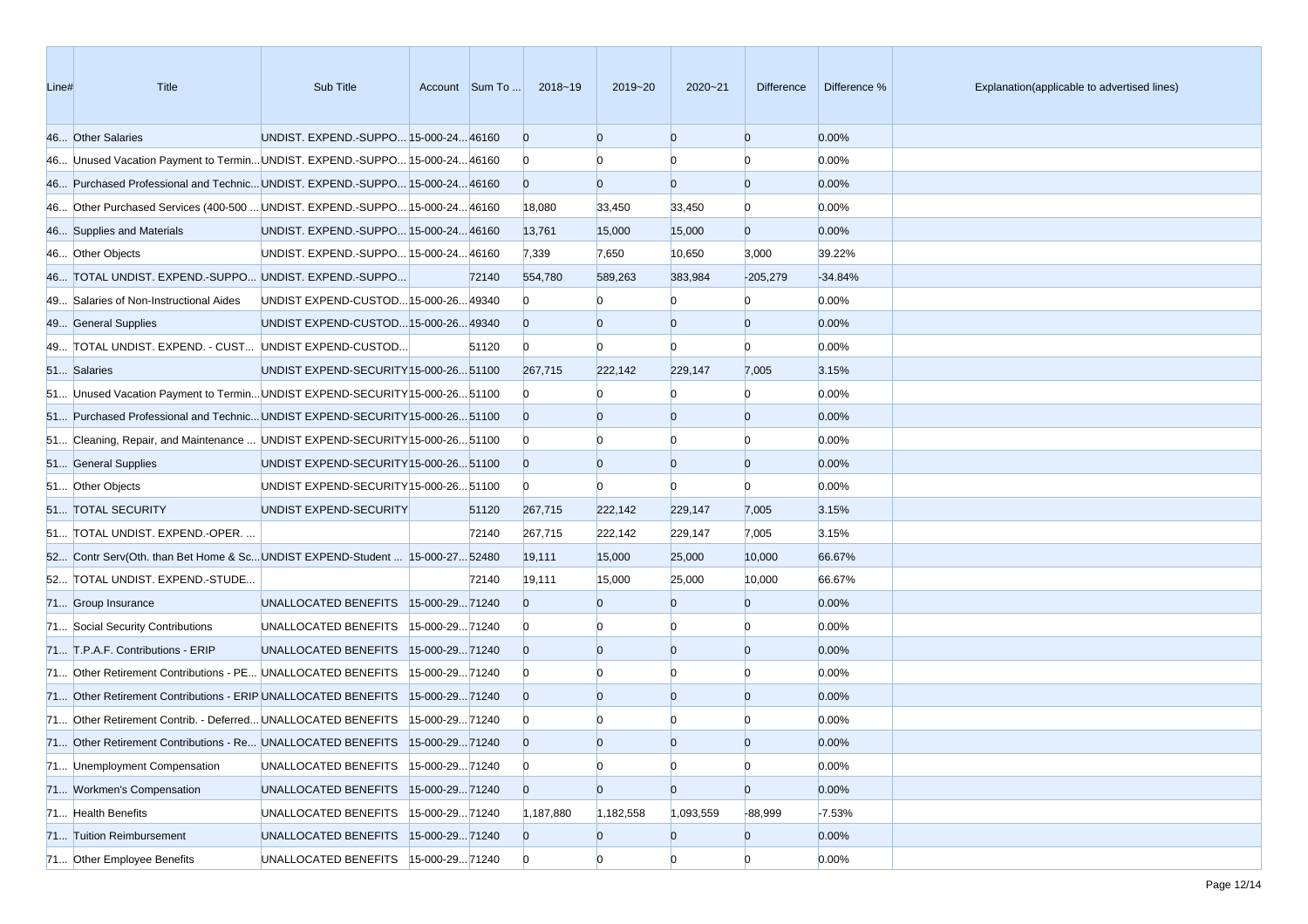| Line# | Title                                                                     | Sub Title        |                 | Account Sum To | 2018~19        | 2019~20        | 2020~21        | Difference     | Difference % | Explanation(applicable to advertised lines) |
|-------|---------------------------------------------------------------------------|------------------|-----------------|----------------|----------------|----------------|----------------|----------------|--------------|---------------------------------------------|
|       | 71 Unused Sick Payment to Terminated UNALLOCATED BENEFITS 15-000-29 71240 |                  |                 |                | $\overline{0}$ | $\overline{0}$ | $\overline{0}$ | $\mathbf{0}$   | 0.00%        |                                             |
|       | 71 Unused Vacation Pmt to Terminated/UNALLOCATED BENEFITS                 |                  | 15-000-2971240  |                | $\bf{0}$       |                |                | $\Omega$       | 0.00%        |                                             |
|       | 71 Unused Sick Payment to Terminated UNALLOCATED BENEFITS 15-000-29 71240 |                  |                 |                | $\overline{0}$ | $\Omega$       | $\Omega$       | $\overline{0}$ | 0.00%        |                                             |
|       | 71 TOTAL UNALLOCATED BENEFITS UNALLOCATED BENEFITS                        |                  |                 | 71260          | 1,187,880      | 1,182,558      | 1,093,559      | $-88,999$      | $-7.53%$     |                                             |
|       | 71 TOTAL PERSONAL SERVICES - E                                            |                  |                 | 72140          | 1,187,880      | 1,182,558      | 1,093,559      | $-88,999$      | $-7.53%$     |                                             |
|       | 72 TOTAL UNDISTRIBUTED EXPENDI                                            |                  |                 | 72260          | 2,932,476      | 2,910,150      | 2,865,141      | $-45,009$      | $-1.55%$     |                                             |
|       | 72 TOTAL GENERAL CURRENT EXPE                                             |                  |                 | 84060          | 7,408,462      | 7,367,895      | 7,369,665      | 1,770          | 0.02%        |                                             |
|       | 73 Kindergarten                                                           | <b>EQUIPMENT</b> | 15-110-1075880  |                | $\Omega$       |                |                | $\Omega$       | 0.00%        |                                             |
|       | 73 Grades 1-5                                                             | <b>EQUIPMENT</b> | 15-120-1075880  |                | $\overline{0}$ | $\Omega$       | $\Omega$       | $\Omega$       | 0.00%        |                                             |
|       | 73 Grades 6-8                                                             | <b>EQUIPMENT</b> | 15-130-1075880  |                | $\overline{0}$ | $\Omega$       | Ю              | n              | 0.00%        |                                             |
|       | 73 Grades 9-12                                                            | <b>EQUIPMENT</b> | 15-140-1075880  |                | 35,016         | $\overline{0}$ | $\mathbf{0}$   | $\Omega$       | 0.00%        |                                             |
|       | 74 Cognitive - Mild                                                       | <b>EQUIPMENT</b> | 15-201-1075880  |                | $\bf{0}$       |                | Ю              | n              | 0.00%        |                                             |
|       | 74 Cognitive - Moderate                                                   | <b>EQUIPMENT</b> | 15-202-1075880  |                | $\mathbf{0}$   | $\Omega$       | $\mathbf{0}$   | $\Omega$       | 0.00%        |                                             |
|       | 74 Learning and/or Language Disabilities EQUIPMENT                        |                  | 15-204-1075880  |                | $\bf{0}$       |                | Ю              |                | 0.00%        |                                             |
|       | 74 Visual Impairments                                                     | <b>EQUIPMENT</b> | 15-206-1075880  |                | $\overline{0}$ | $\overline{0}$ | $\overline{0}$ | $\Omega$       | 0.00%        |                                             |
|       | 74 Auditory Impairments                                                   | <b>EQUIPMENT</b> | 15-207-1075880  |                | $\bf{0}$       |                | Ю              | n              | 0.00%        |                                             |
|       | 74 Behavioral Disabilities                                                | <b>EQUIPMENT</b> | 15-209-1075880  |                | $\overline{0}$ | $\overline{0}$ | $\mathbf{0}$   | $\Omega$       | 0.00%        |                                             |
|       | 74 Multiple Disabilities                                                  | <b>EQUIPMENT</b> | 15-212-1075880  |                | $\bf{0}$       |                | Ю              |                | 0.00%        |                                             |
|       | 74 Resource Room/Resource Center                                          | <b>EQUIPMENT</b> | 15-213-1075880  |                | $\overline{0}$ | $\overline{0}$ | $\overline{0}$ | $\Omega$       | 0.00%        |                                             |
|       | 74 Autism                                                                 | <b>EQUIPMENT</b> | 15-214-1075880  |                | $\bf{0}$       |                | Ю              |                | 0.00%        |                                             |
|       | 74 Preschool Disabilities - Part-Time                                     | <b>EQUIPMENT</b> | 15-215-1075880  |                | $\overline{0}$ | $\overline{0}$ | $\mathbf{0}$   | $\Omega$       | 0.00%        |                                             |
|       | 74 Preschool Disabilities - Full-Time                                     | <b>EQUIPMENT</b> | 15-216-1075880  |                | $\bf{0}$       |                | Ю              |                | 0.00%        |                                             |
|       | 74 Cognitive - Severe                                                     | <b>EQUIPMENT</b> | 15-222-1075880  |                | $\overline{0}$ | $\Omega$       | $\mathbf{0}$   | $\Omega$       | 0.00%        |                                             |
|       | 74 Basic Skills/Remedial - Instruction                                    | <b>EQUIPMENT</b> | 15-230-1075880  |                | $\bf{0}$       |                | $\Omega$       |                | 0.00%        |                                             |
|       | 74 Bilingual Education - Instruction                                      | <b>EQUIPMENT</b> | 15-240-1075880  |                | $\overline{0}$ | $\Omega$       | $\overline{0}$ | $\Omega$       | 0.00%        |                                             |
|       | 75 Vocational Programs - Local - Instru EQUIPMENT                         |                  | 15-3XX-1 75880  |                | $\bf{0}$       |                |                |                | 0.00%        |                                             |
|       | 75 At-Risk Programs                                                       | <b>EQUIPMENT</b> | 15-42X-1075880  |                | $\Omega$       | $\Omega$       | $\Omega$       |                | 0.00%        |                                             |
|       | 75 School-Sponsored and Other Instruc EQUIPMENT                           |                  | 15-4XX-1 75880  |                | $\overline{0}$ | $\mathbf{0}$   | $\bf{0}$       | $\overline{0}$ | 0.00%        |                                             |
|       | 75 Undistributed Expenditures - Instructi EQUIPMENT                       |                  | 15-000-1075880  |                | $\overline{0}$ | $\overline{0}$ | $\overline{0}$ | $\overline{0}$ | 0.00%        |                                             |
|       | 75 Undist.Expend.-Support Serv.-Stude EQUIPMENT                           |                  | 15-000-2175880  |                | $\bf{0}$       | $\overline{0}$ | $\bf{0}$       |                | 0.00%        |                                             |
|       | 75 Undist.Expend.-Support Serv. - Inst.  EQUIPMENT                        |                  | 15-000-2275880  |                | $\overline{0}$ | $\bf{0}$       | $\mathbf{0}$   | $\bf{0}$       | 0.00%        |                                             |
|       | 75 Undistributed Expenditures - School  EQUIPMENT                         |                  | 15-000-24 75880 |                | $\overline{0}$ | $\overline{0}$ | $\overline{0}$ | $\overline{0}$ | 0.00%        |                                             |